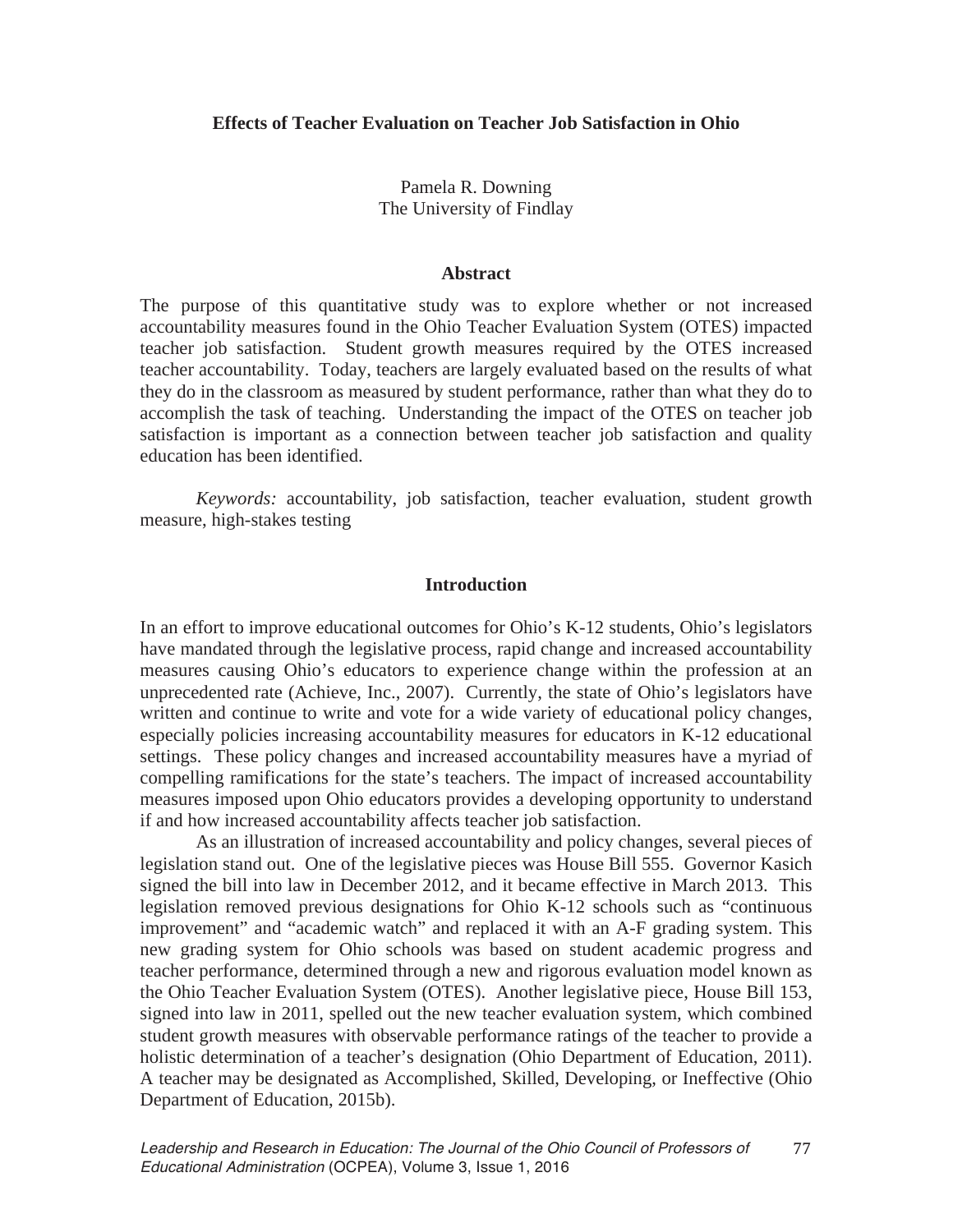Additionally, the Ohio General Assembly passed Senate Bill 316 into law in June 2012. This legislation included the new third grade reading guarantee. At present, Ohio schools are graded on the number of students reading at grade level. While all students in K-3 receive interventions if they are not found to be reading at grade level, only third grade students face retention based on the Ohio Achievement Assessment for Reading. A student must receive a score of 400 or higher to be considered to be reading at grade level. This policy puts third grade teachers in the spotlight, potentially adding stress and increased pressure to perform. Not only will poor student performance on the Ohio Achievement Assessment for Reading negatively impact a teacher's evaluation, there are financial implications for a school district if a student is not reading at grade level and is retained. For example, a series of interventions must be put into place for that student. These interventions may include increased time devoted to reading instruction for that student and intervention services from outside providers (OCTELA, 2012).

 More notable legislative changes, found in Senate Bill 165 were college and career readiness standards that change how Ohio's students are assessed prior to graduation. Because schools will be judged on their preparation of high school students to be college and career ready, this policy change impacts how Ohio students will be tested. For more than a decade, students have been required to take the Ohio Graduation Test (OGT). Beginning in 2015, Ohio students began taking a series of PARCC (Partnership for Assessment of College and Career) Assessments and "end-of-course" exams provided by AIR (American Institute for Research) Assessments. However, legislation was passed with the 2015-2016 budget by the General Assembly and signed by Governor Kasich ordering the Ohio Department of Education to discontinue the use of the PARCC Assessments. Instead, the AIR tests would be used for all tested subjects (Ohio Department of Education, 2016). An overlap of these assessments was anticipated causing concern among educators, parents, and students that important instructional time would be sacrificed in order to administer these assessments (Guilfoyle, 2006). These aforementioned examples are merely a few of the legislated changes facing Ohio educators. Teachers, both experienced and inexperienced, have complained of being overwhelmed by the pace of the policy changes and by the uncertainty of how they will be evaluated under increased accountability measures (Franco, Zigler, & Lindsey, 2013). Teachers lacked faith in the validity of student growth measures as a component of their evaluation. The reason for this lack of faith is the data reflect on the previous year's student growth rather than the current year for which teachers are receiving the evaluation rating.

Connected to teacher evaluation is job satisfaction. Job satisfaction, in general, may be negatively impacted by factors such as low pay, dwindling resources affecting employee performance, media disparagement, frequent changes in educational policy, and circumscribed accountability measures lacking teacher input (Scott, Stone, & Dinham, 2001; Van den Berg, 2002). Zembylas and Papanastasiou (2005) found that educator job satisfaction is related to teacher empowerment. In fact, they claimed a less than satisfying evaluation system was found to diminish teacher empowerment and therefore job satisfaction. Job satisfaction was associated with teacher motivation, and these occupational attitudes have been linked to quality education in schools (Evans, 2000).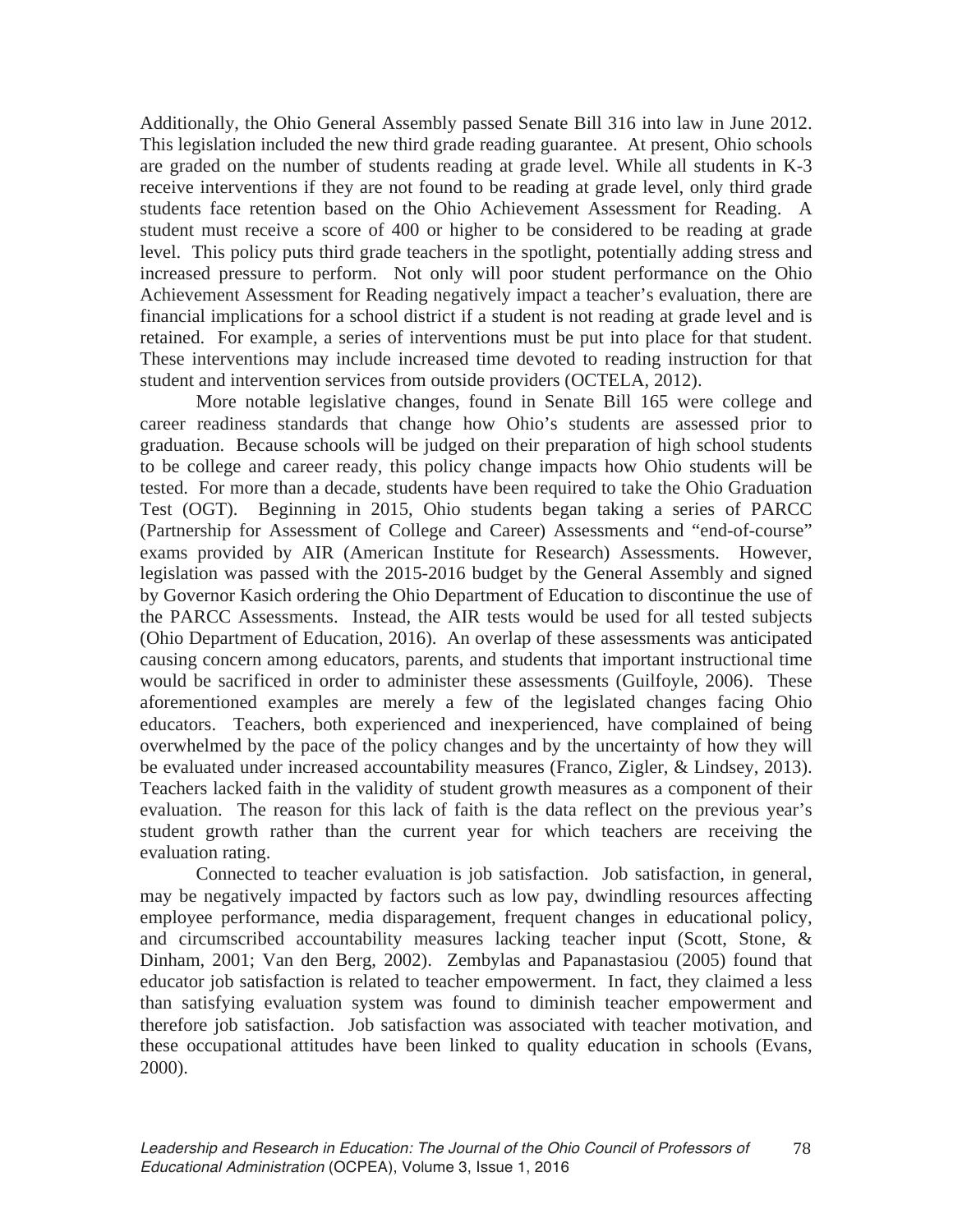Another crucial issue for educational leaders to consider is that in order to provide effective leadership and supervision to K-12 teachers, it is imperative for administrators to understand how frequent and fast-paced policy changes and increased accountability measures affect teacher job satisfaction. According to Linda Evans (2000), co-director of the University of Warwick's Teacher Development Research and Dissemination Unit, job satisfaction, motivation, and morale are all work-related attitudes. Morale is different from job satisfaction in that morale is future-oriented and anticipatory, while job satisfaction is present-oriented or a response to a situation (Evans, 2000). Evans (2000) defines motivation as "a condition, or the creation of a condition, that encompasses all of those factors that determine the degree of inclination towards engagement in an activity" (p. 179). This study focused on the work attitude, job satisfaction as defined by Fuming and Jiliang (2007): "the degree of satisfaction a worker evinces for the work in which he or she is engaged" (p. 87).

Another important concept to be defined for this study is accountability. Wood and Winston (2005) said "Accountability refers to employees' beliefs about the degree to which they will be required to justify their actions at work to one or more individuals who hold reward or punishment power" (p. 85). In the case of Ohio teachers, accountability will be measured by student growth (e.g., "value-added"), adequate yearly progress (AYP), and student achievement in the form of the Ohio Graduation Test, which was slated for elimination. New AIR assessments or end-of-course exams were being developed and approved by the Ohio Department of Education and were expected to provide a measure of academic achievement. Earlier research suggested increased accountability may stimulate both positive and negative results connected with job satisfaction (Hochwarter, Ferris, Gavin, Perrewe, Hall, & Frink, 2007). This implication is important because a strong correlation between teacher job satisfaction and quality of education has been identified (Persevica, 2011).

Accountability has become a buzzword according to Lerner and Tetlock (1999). Accountability continued to be defined as the "implicit or explicit expectation that one may be called on to justify one's beliefs, feelings, and actions to others" (Tetlock, 1992, p. 332). The term accountability created stress due to the inference that accountability implied that people who did not justify actions satisfactorily would endure adverse consequences (Stenning, 1995). The term accountability used in education-oriented discussions connoted an ethical responsibility of the school or teacher for effective education (Levit, 1972).

This call for accountability, a nationwide movement that was technocratic and efficiency-oriented (Levit, 1972), has grown in momentum and increased in volume. States across the nation, including Ohio, have developed nearly identical programs to ensure educational accountability, with nearly all of the programs utilizing large-scale assessment results (Popham, 2000). The use of large-scale assessments was no minor detail in the world of educators, because the movement of employing accountability systems based on student testing "had the potential to become one of the major reform efforts in American education in this century, perhaps equal in impact to such movements as the development of the comprehensive high school or the racial integration of public education" (Ramirez, 1999, p. 205). While many reforms exist in Ohio to address the call for increased accountability, the current study focuses on one aspect of increased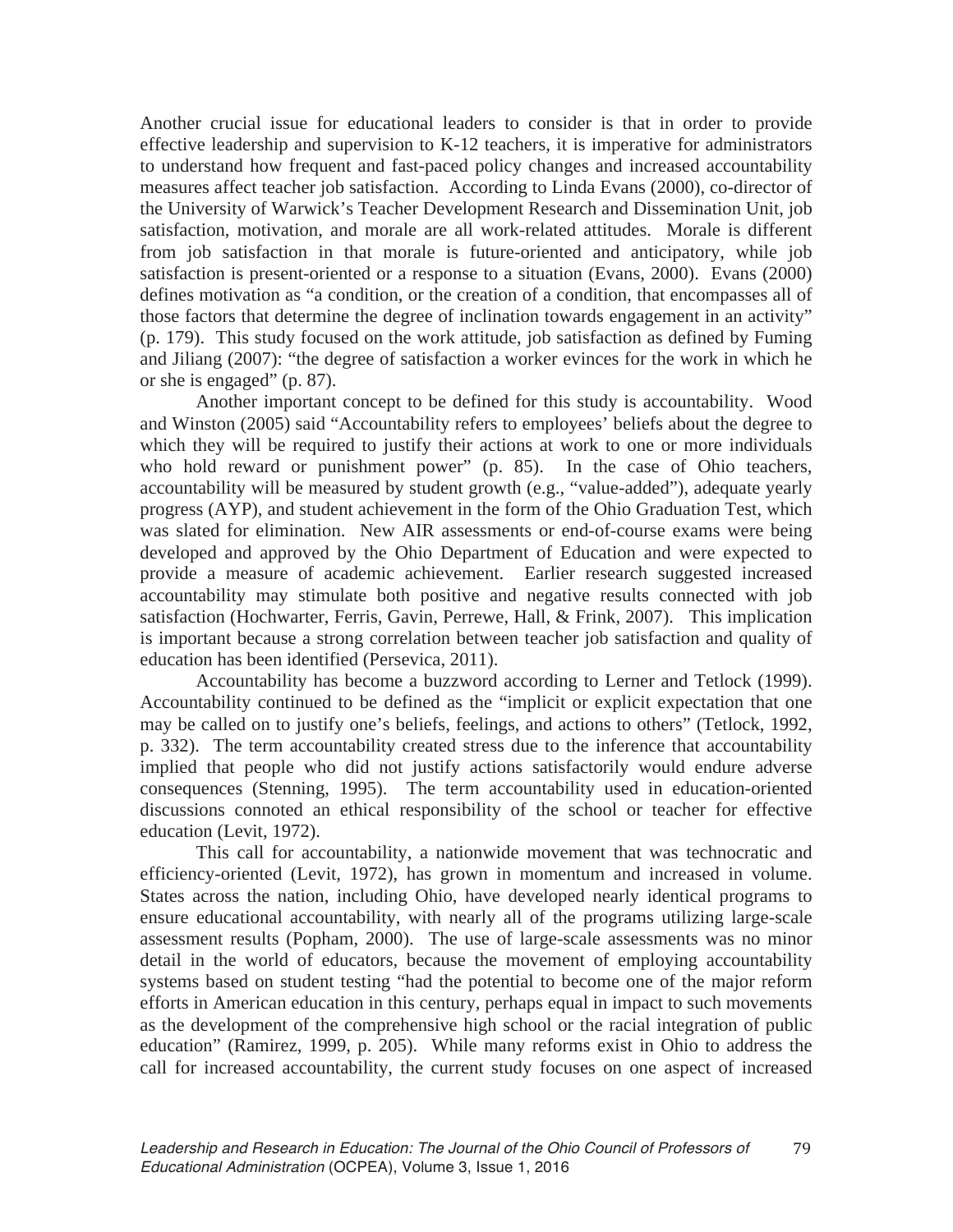accountability reform, that being the introduction of the Ohio Teacher Evaluation System.

The OTES was developed to reform the state's educational system and advance student growth and achievement as called for in No Child Left Behind and Race to the Top, both federal attempts to improve the nation's competitive standing in the world economic arena. The OTES was designed by Ohio teachers, administrators, and college and university faculty along with various educational associations under the guidance of the Ohio Educator Standards Board (Ohio Department of Education, 2007). These Ohio educational professionals worked collaboratively with national experts on teacher evaluation (Ohio Department of Education, 2013). The OTES was designed to more closely align teacher evaluation with the new Ohio Standards for Educators. The OTES became effective for the 2013-2014 school year. Ohio Department of Education materials further claimed the OTES was dedicated to teacher growth and student achievement (Ohio Department of Education, 2015b). It sought to strengthen and revamp teacher evaluation. Previously, teacher evaluations were often superficial, offering very little valuable feedback to teachers. According to the Ohio Department of Education, these efforts to advance teacher evaluation were for the purpose of seeking improvement in student educational growth. Under the OTES, 50% of a teacher's evaluation was based on student growth measures (e.g., "value-added"). The other 50% was based on a series of formal and informal observations conducted by administrators. These two components were the primary source of legislative debate in Senate Bill 229 (Harris, 2015).

While OTES is relatively new, its future remains unclear. Senate Bill 229 made its way to the House of Representatives where it became House Bill 362. The Ohio General Assembly passed it on June 3, 2014. The highly contested changes reduced the frequency of evaluations for skilled or accomplished teachers and allowed districts to choose between the original evaluation system structure and an alternative structure. The alternative framework for the OTES included a 42.5%, 42.5%, and 15% division of percentages of category weights (Ohio Department of Education, 2014). The alternative framework was once again amended in Ohio House Bill 64 for the 2015-2016 school year. Changes included making the teacher performance rating worth 50% of the evaluation and student growth worth 42.5%. The alternative component chosen by the district was given a value of 15% (Ohio Department of Education, 2015a). Due to the short interval of time since OTES was first implemented, its effect on student growth and achievement remains unclear.

## **Rationale and Significance of the Study**

Shifting the teacher evaluation process in Ohio from looking at what teachers do in the classroom to what students learn was a major alteration in the teacher evaluation paradigm. This deviation from traditional teacher evaluations to evaluations that include student test scores as a measure of teacher effectiveness creates consequences in the teaching profession. Using student test scores to determine teacher effectiveness as part of the teacher evaluation escalates the accountability element. Because the OTES was relatively new, little to no research exists, creating the opportunity to conduct an investigation. In light of the fact that legislators continue to create and tweak educational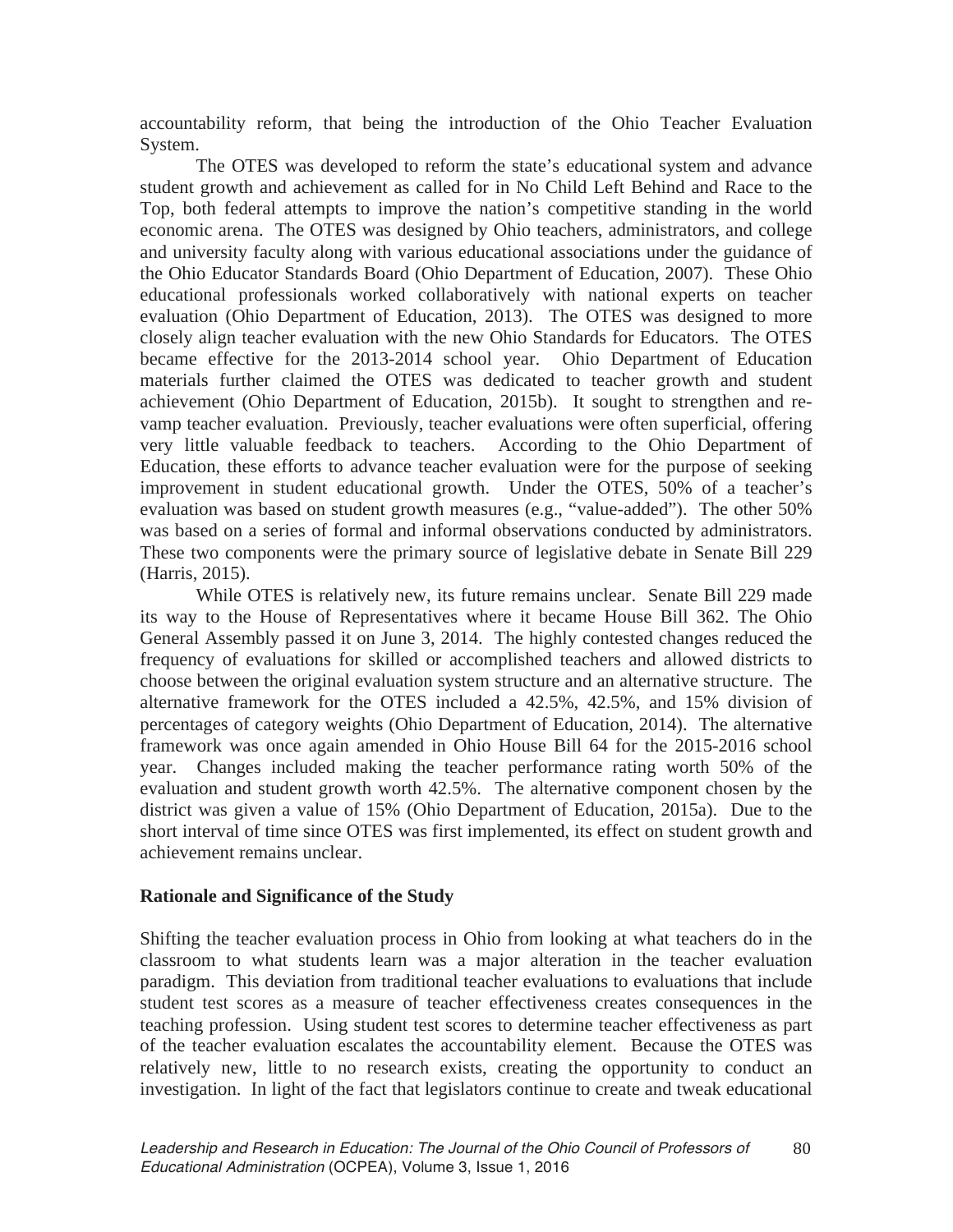policies regarding teacher evaluation, this study seemed significant and may provide important information for consideration in policy development at the state level. Moreover, educational administrators may find the results of the current study helpful as they employ the state-level teacher evaluation policies in their local districts.

# **Purpose of Study**

Because student test scores became part of the calculation in teacher evaluation, teachers may have perceived the OTES as holding them more accountable for what happened in the classroom. Accountability may impact teacher job satisfaction. As mentioned earlier, positive correlations between teacher job satisfaction and the quality of education in the classroom have been identified (Persevica, 2011). Persevica (2011) concludes that teacher job satisfaction is a fundamental element of quality of education. This exploration seeks to gain insight into the relationship between accountability and teacher job satisfaction, specifically in Ohio K-12 public education. Therefore, the purpose of this study is to determine the impact of increased accountability conveyed through the Ohio Teacher Evaluation System on teacher job satisfaction.

# **Research Questions**

In order to ascertain the outcomes related to teacher job satisfaction created by the various elements of the OTES and the perceived increased accountability, the researcher sought to determine answers to the following questions:

- 1. Is OTES associated with an impact on teacher job satisfaction?
	- a. If so, is the relationship positive or negative?
- 2. Which components of OTES, if any, are most associated with teacher job satisfaction?

# **Theoretical Framework**

The driving question pertaining to the relationship between accountability and teacher job satisfaction lead to the study hypothesis: increased accountability, perceived in the various elements of the OTES, has a positive rather than a negative impact on teacher job satisfaction. This hypothesis was based on Maslow's Hierarchy of Needs, specifically focusing on the top portions of the Maslow pyramid: esteem needs and self-actualization needs. The esteem needs were based on respect of others and respect by others, as well as self-esteem and achievement (Maslow, 1943). Through increased accountability, the successful teacher would potentially feel greater respect and heightened accomplishment. Maslow described self-actualization needs as incorporating morality and creativity among other elements (Maslow, 1943). Successful teachers would likely feel a moral obligation to help students achieve in their classrooms. Therefore, in an effort to reach all students and meet the specific learning needs of each child, teachers were apt to express creativity in their instructional design.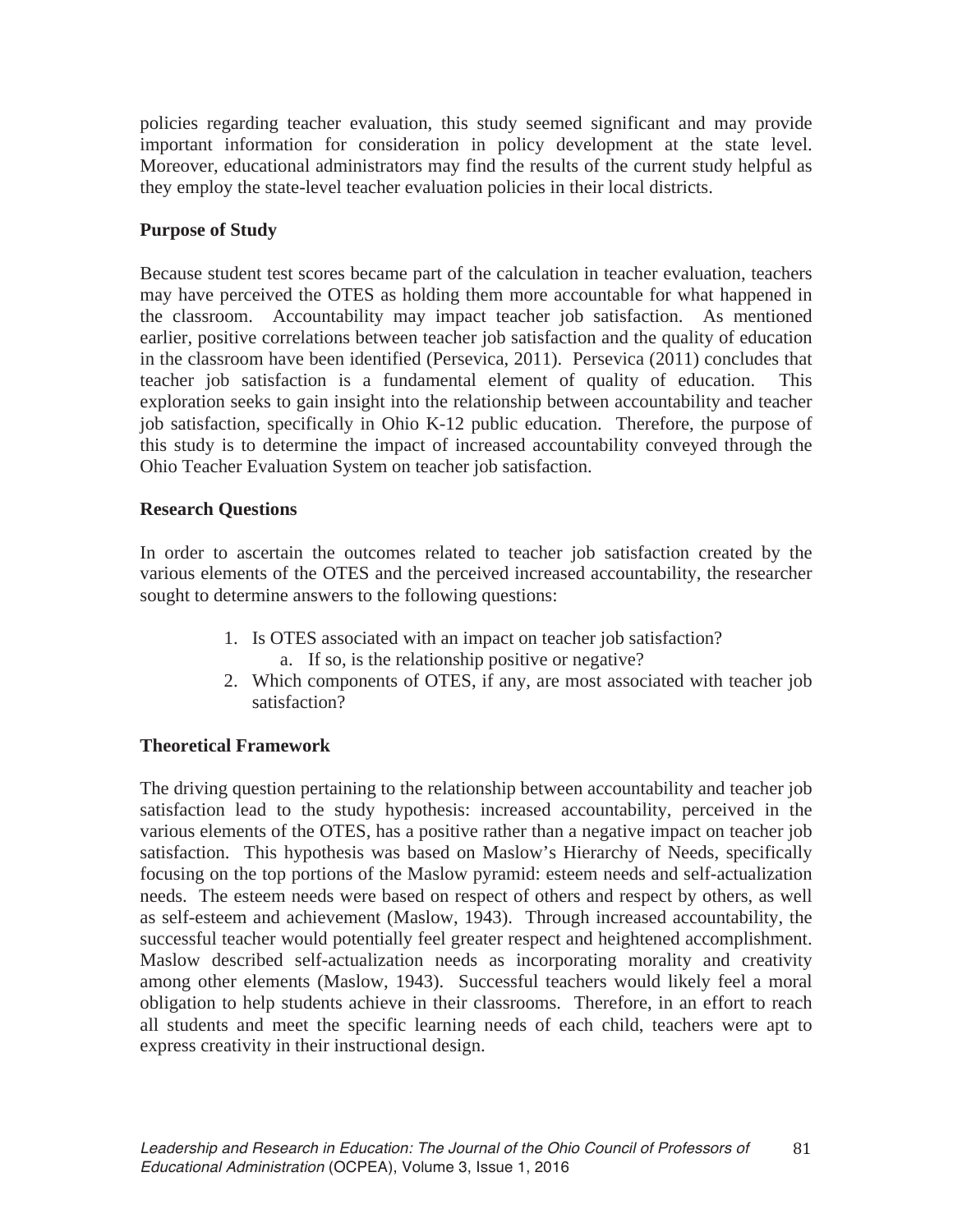## **Delimitations**

The study was designed to investigate the impact of increased accountability, via components of the OTES, on teacher job satisfaction. Because the researcher was investigating components of the OTES, and not evaluation systems in general, the current study was focused on K-12 public education teachers in the state of Ohio. Participation in the study was for teachers who have been evaluated through the OTES. Parochial and charter school instructors were not included in the study as they were not required to adhere to the structure of the OTES.

# **Limitations**

Identified limitations for this study include: First, the study was based on a convenience sample rather than a random sample. Because teacher e-mail addresses were unattainable, the survey link was sent to superintendents and principals to forward to their instructional staff. The majority of districts receiving the survey link were in northwestern Ohio, where the primary investigator has the most professional contacts. Second, the researcher has no way to know how many teachers received the survey link to determine a response rate. Some superintendents or principals may have failed to see the e-mail with the survey link or may have determined they did not want their teachers to participate. Conversely, some teachers may have forwarded the survey link to peers in other districts. Third, section two of the survey incorporated questions from the P. E. Lester Job Satisfaction Questionnaire (TJSQ). The researcher inadvertently left off a question from the supervision section of questions. While the question was not critical to the current research, the researcher carefully analyzed the statistical results for all supervision questions. The TJSQ item omitted from the survey was "My immediate supervisor treats everyone equitably" (Lester, 1982, p. 13). The fourth and final limitation affected reliability. The survey included only one question each pertaining to student growth, pre-conference and post-conference, to link to job satisfaction. Therefore, reliability of the survey was decreased.

## **Researcher Bias**

With the introduction of the new Ohio Teacher Evaluation System (OTES) teachers were faced with a presumably more rigorous evaluation system that included two components. One component was based on teacher performance determined through both formal and informal observations conducted by a supervisor. The other component as previously mentioned, was a student growth measure. Teachers were now to be evaluated based on student performance, in terms of measuring student growth, in addition to their own performance in the classroom (Ohio Department of Education, 2013). The researcher chose this topic out of curiosity regarding whether teachers would experience an increase or decrease in job satisfaction due to the increased accountability elements of the OTES.

The researcher entered the study with bias based on the assumption that the OTES increased accountability and was further biased in the expectation to learn that most teachers had improved job satisfaction levels due to increased communication with their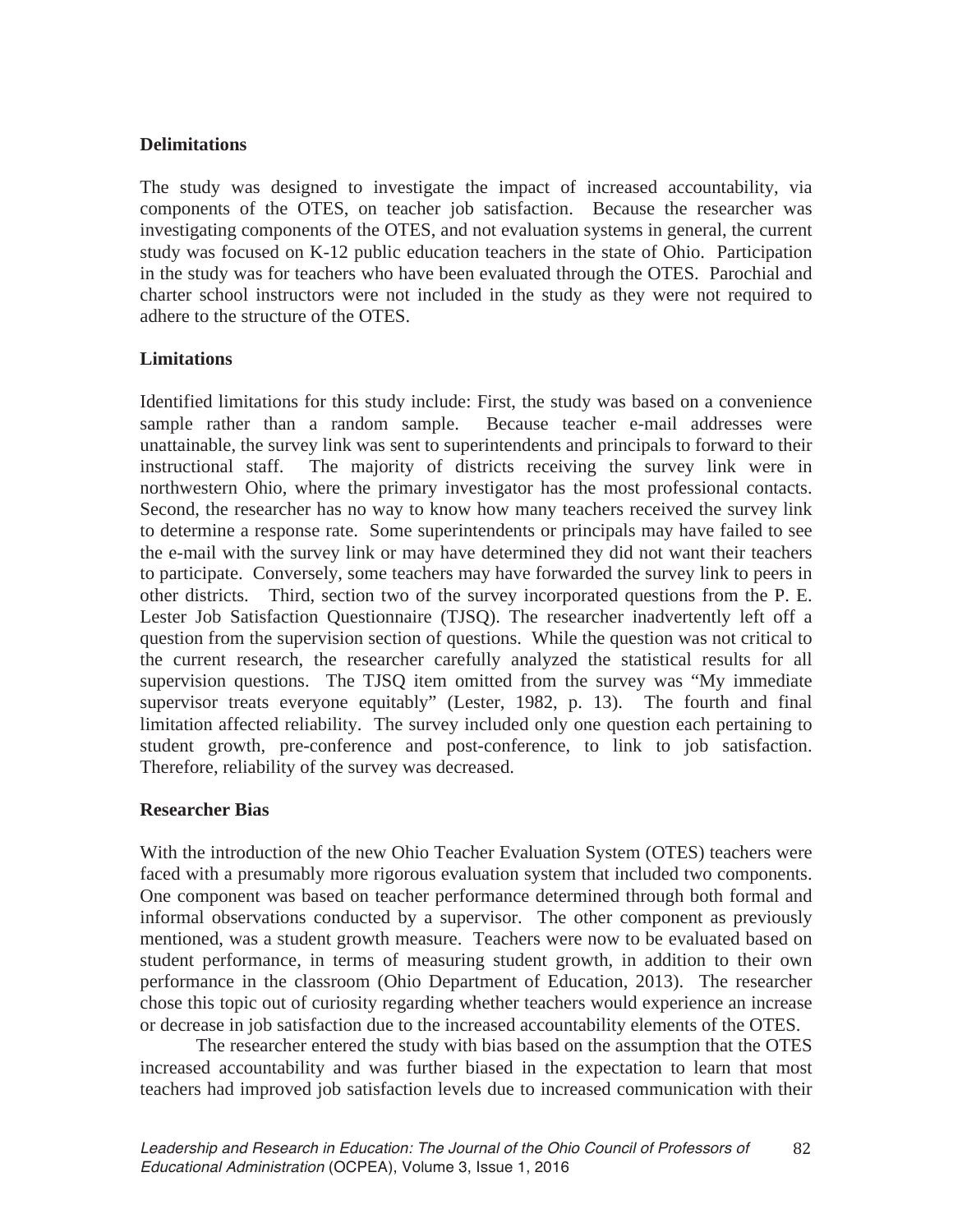evaluator and improved methods for tracking student growth. These two elements were byproducts of the increased accountability measures found in the OTES. Researcher bias favored teachers' desires to be effective and against critics who claimed educators were not concerned with having a positive effect on student learning. The researcher anticipated the study would indicate that increased accountability improves teacher job satisfaction with the expectation this exploration would provide some insight including evidence of the contrary and did not feel compelled to deny any evidence discounting her opinion. The researcher was careful to prevent bias from impacting the study's results. Preventative measures were taken, such as asking proofreaders to look for instances of potential bias.

#### **Review of the Literature**

The state of Ohio's General Assembly imposed a stream of increased accountability measures for educators in K-12 educational settings. These accountability measures directly impacted teachers throughout the state. This study examines the impact of increased accountability measures on teacher job satisfaction. Research of the literature conducted in preparation for the current study implies that increased accountability may stimulate both positive and negative results connected with job satisfaction and correlated teacher job satisfaction and quality of education (Hall, Zinko, Perryman, & Ferris, 2009). Understanding the impact of increased accountability on teacher job satisfaction will be beneficial to policy makers and educational leaders as they make decisions regarding teacher accountability measures in the future.

Educators and policy makers alike acknowledged what astute parents figured out a long time ago: the competency of the individual teacher counts (Danielson, 2001). The accountability movement, which began with the 1958 National Defense Education Act, led to the evolution of the standards-based reform movement and culminated with The Ohio Teacher Evaluation System (OTES) as a response to the accountability movement in the state of Ohio. Political aspects of the accountability movement and how legislators benefited from the perpetuation of the belief that schools are failing are pertinent to the study of accountability. Additionally, the pros and cons of high-stakes assessment, value added measures, and the validity of the data are important elements for a holistic study of teacher accountability, evaluation, and job satisfaction. Issues of high-stakes testing and how such assessments positively and negatively impact education are key components of the research. The progression of teacher evaluation will be traced, as many of the transformative elements were found in the OTES.

Undeniably, teacher evaluation has been the primary tool for increasing the accountability of job performance for teachers. Procedures for the evaluation of teachers are typically spelled out in contracts as determined by the school district and the local bargaining agent. A number of states have legislatively mandated teacher evaluation (Stodolsky, 1984). Ohio was one of those states. External stakeholders were bolstered by teacher evaluations that reflected the success of the school (Peterson, 2004). However, it was not until the turn of the 21st century that the focus of teacher supervision turned to the evaluation process (Marzano, Frontier & Livingston, 2011).

Initially, teacher evaluation was most commonly made up of an anecdotal report, summarized judgment, numerical rating, or checklist completed by the school principal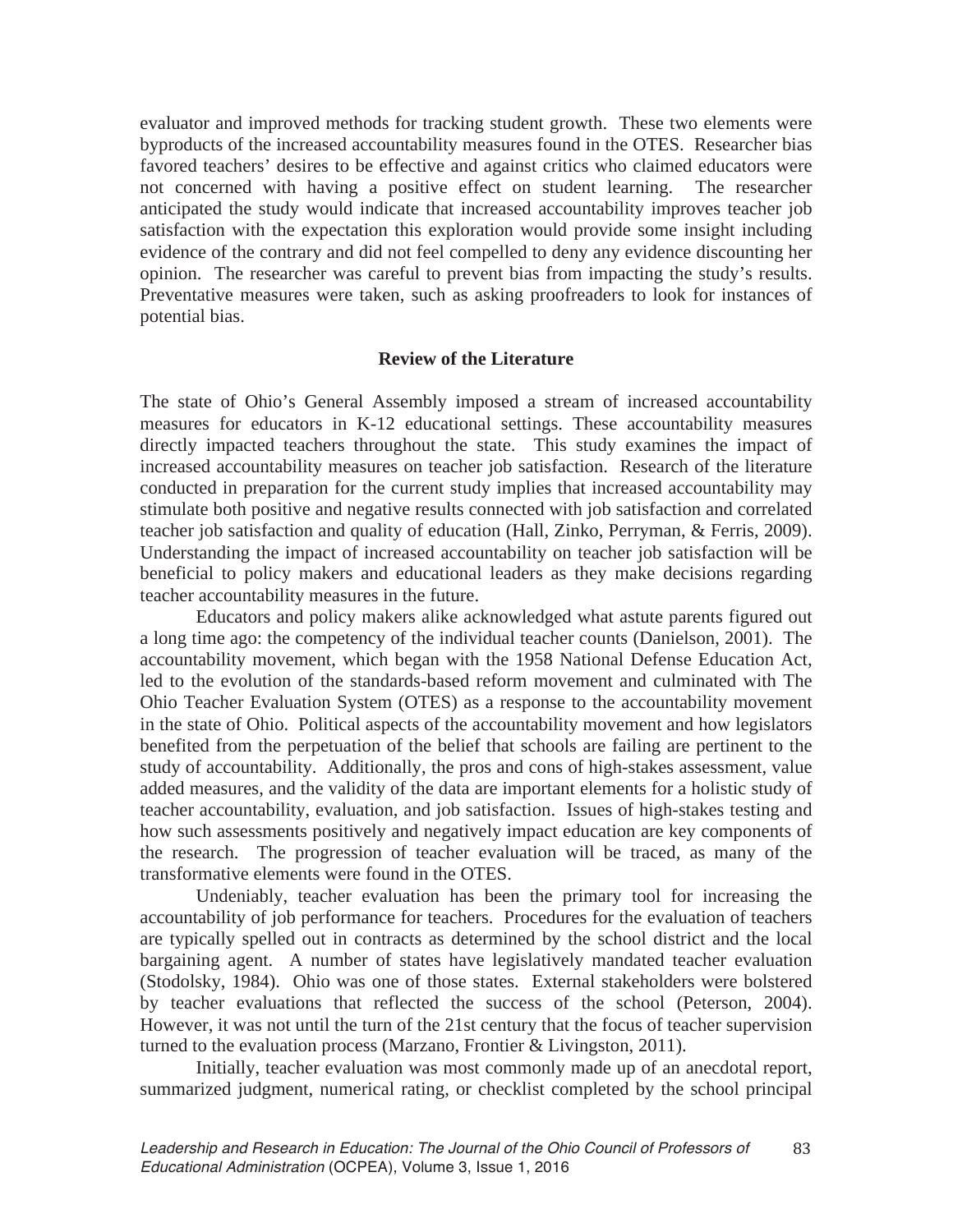after visiting the classroom one or two times during the school year (Boyd, 1989; Loup, Garland, Ellett, & Rugutt, 1996; Stodolsky, 1984). Teachers were evaluated on appearance and personality, in addition to rapport with students, preparation for teaching, content knowledge, classroom management, and professional contributions (Stodolsky, 1984). Teacher evaluation typically lacked common ideals and antecedents regarding what constituted good teaching, not to mention providing insufficient feedback for teachers (Danielson & McGreal, 2000). In developing a framework for teacher evaluation, Danielson and McGreal (2000) suggest teacher evaluation be based on a set of teaching standards. They further recommend the focus of teacher evaluation be formative in nature.

According to Stodolsky (1984), the format of direct observation for teacher evaluation was limited in the information it could produce. Moreover, the process of teacher evaluation had an issue with low validity (Medley & Coker, 1987). By the late 2000's the practice of teacher evaluation came under scrutiny (Marzano, et al., 2011). Indeed, Peterson (2000) maintains that evaluations are not useful in terms of improving instruction. As mentioned earlier, in 1987 the NBPTS created standards for teachers which included the following components: identified and defined elements of good teaching, a rubric outlining levels of performance, more frequent observations and collection of artifacts for a more holistic evaluation, and training for the evaluator (Danielson & McGreal, 2000).

One response to the scrutiny of teacher evaluation practices was the Measures of Effective Teaching Project (MET Project). The MET Project focused its mission and efforts on determining and disclosing techniques for measuring effective teaching. The MET Project, funded by the Bill and Melinda Gates Foundation, involved in excess of 3,000 teachers whose participation was voluntary. The MET Project aimed to provide tools for teachers to be successful at improving student achievement. The primary goal of the MET Project was to determine how evaluation could be used to develop outstanding teaching. The research conducted was based on research showing that "a teacher's contribution matters more than anything else within the school" (Cantrell & Kane, 2013, p. 1).

Ultimately, the research of the MET Project found various elements made up effective teaching and, therefore, must be evaluated using a variety of measures. Furthermore, researchers established that evaluations must be both valid and reliable in order to be worthwhile (Coker, Medley, & Soar, 1980; Medley & Coker, 1987; Kane & Staiger, 2012; Scriven, 1981; Stodolsky; 1984). The MET Project defines "valid" as teaching measures proven to lead to student learning and defines "reliable" as reflective of a typical performance, without the influence of the observer or the particular group of students (Kane & Staiger, 2012).

In response to the call for accountability, researchers began to consider various data sources for the purpose of teacher evaluation. As intended, elements added to the traditional teacher evaluation brought increasingly more accountability to teachers and their supervisors. For example, Value-Added Measures (VAMs) became a component used for teacher evaluations. VAMs were used to ascertain the impact a teacher had on student growth. Typically, this was determined through a statistical analysis of effectiveness based on standardized test scores. VAMs evolved due to a growing interest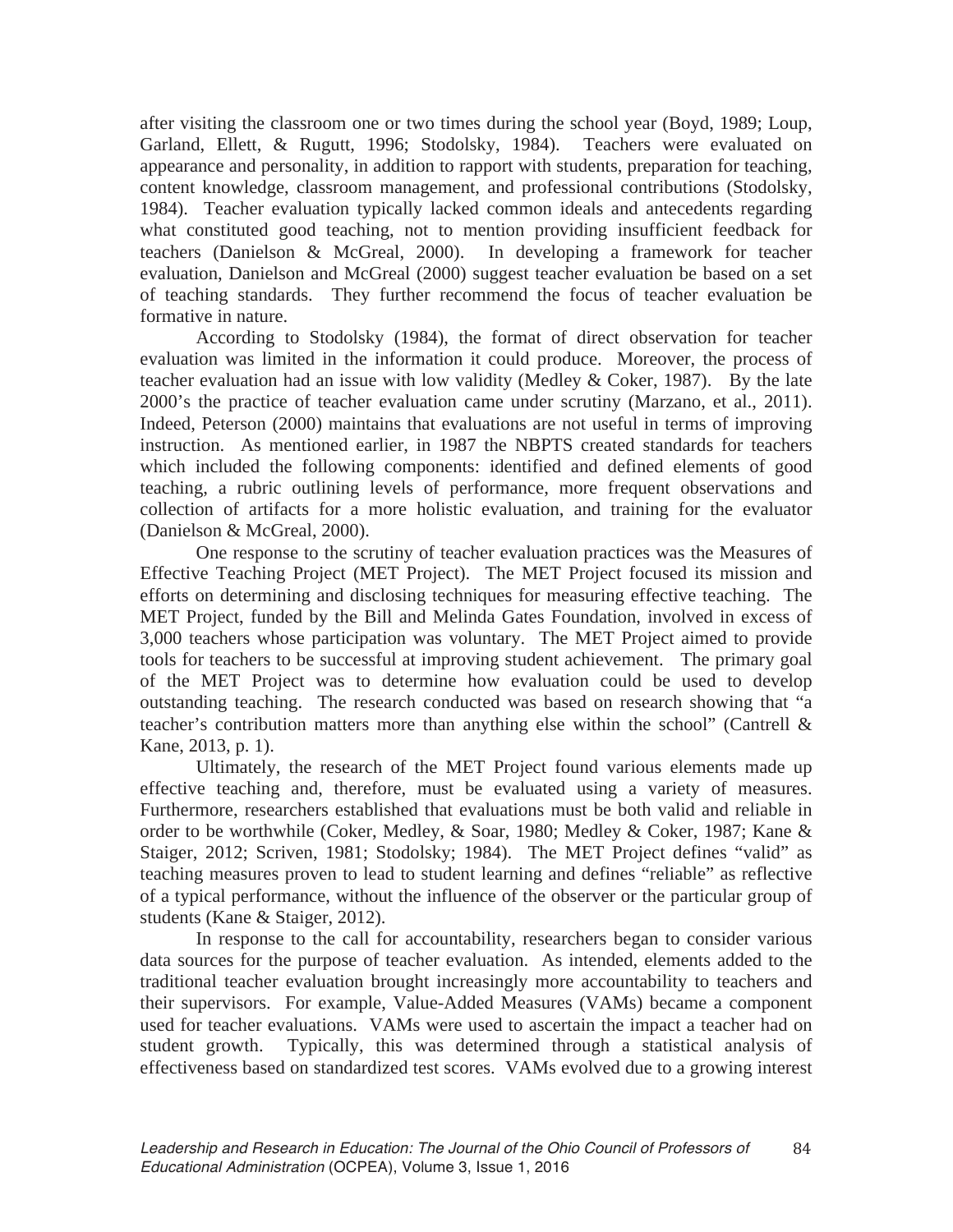in measuring teacher effectiveness and data-based decision-making (Darling-Hammond, Amrein-Beardsley, Haertel, & Rothstein, 2012).

According to Darling-Hammond, et al. (2012), issues with VAMs as appropriate measurement of teacher effectiveness were discovered. For instance, VAMs were unpredictable. Furthermore, the value-added score of a teacher could change based on the students assigned to their classroom, as there are many elements that contribute to or hinder student growth (Darling-Hammond, et al., 2012; Everson, Feinauer, & Sudweeks, 2013). Value-Added Measures were unable to discern those elements from teacher effect (Darling-Hammond, et al., 2012). Per Everson, et al. (2013), VAMs should not be used singularly for teacher evaluation because measurement problems exist that need to be solved.

Despite arguments about using test scores to make comparisons, state lawmakers were incorporating student growth measures into teacher evaluation systems. Veritably, "it is genuinely difficult to find a large-scale educational assessment that isn't playing some sort of role in a local or regional accountability drama" (Popham, 2000, p. 283). As a result of including student growth measures into teacher evaluation, the focus of teacher evaluation changed from one of inputs to one of outputs (Levit, 1972). The focus of evaluation used to be to examine what teachers do and the tasks they perform. These are inputs. What a student knew and could do with that knowledge were defined as outputs. The new focus on student achievement focuses on outputs (Kellaghan, Stufflebeam, Pearlman, & Tannenbaum, 2003). Student growth measures are calculated in terms of Adequate Yearly Progress (AYP) and also VAMs.

Value-Added Modeling is used to show the effects of the school and teacher-onstudent achievement or growth. Such information was useful in reflecting the importance of the teacher in the outcomes of student learning. Value-Added Modeling was an important component of the high-stakes test and accountability movement (McCaffrey, Lockwood, Koretz & Hamilton, 2003). Adequate Yearly Progress was a measurement of teacher and school contributions to a student's learning. It has been an essential tool for holding teachers and schools accountable (Kupermintz, 2003). However, Kellaghan, et al. (2003) argue that test misalignment (when tests do not align with what teachers are asked to teach) would provide unfair results. Moreover, standardized tests typically cover basic recall of information (Kellaghan, et al., 2003) rather than higher-level thinking such as evaluation or analysis. This could penalize teachers who focus on critical thinking, a 21st century skill. Adding to the controversy are teachers' perspectives of standardized achievement tests. According to Urdan and Paris (1994), teachers, by and large, have not respected the validity of the tests. They have had no say in what tests were given or in how the results were used. The results are not useful in determining how to help their students (Urdan & Paris, 1994). Because of this, Urdan and Paris (1994) point out that teachers may have employed methods that undermined students' test score validity.

Half of each teacher's evaluation would have been derived from the degree to which his or her students learned during the school year. Student growth measures were a mechanism for ascertaining the degree of academic gains students made (Ohio Department of Education, 2013). This was done by calculating student growth between two points in time, also referred to as the interval of instruction. Because there was no common assessment shared by all teachers, the student growth element was challenging.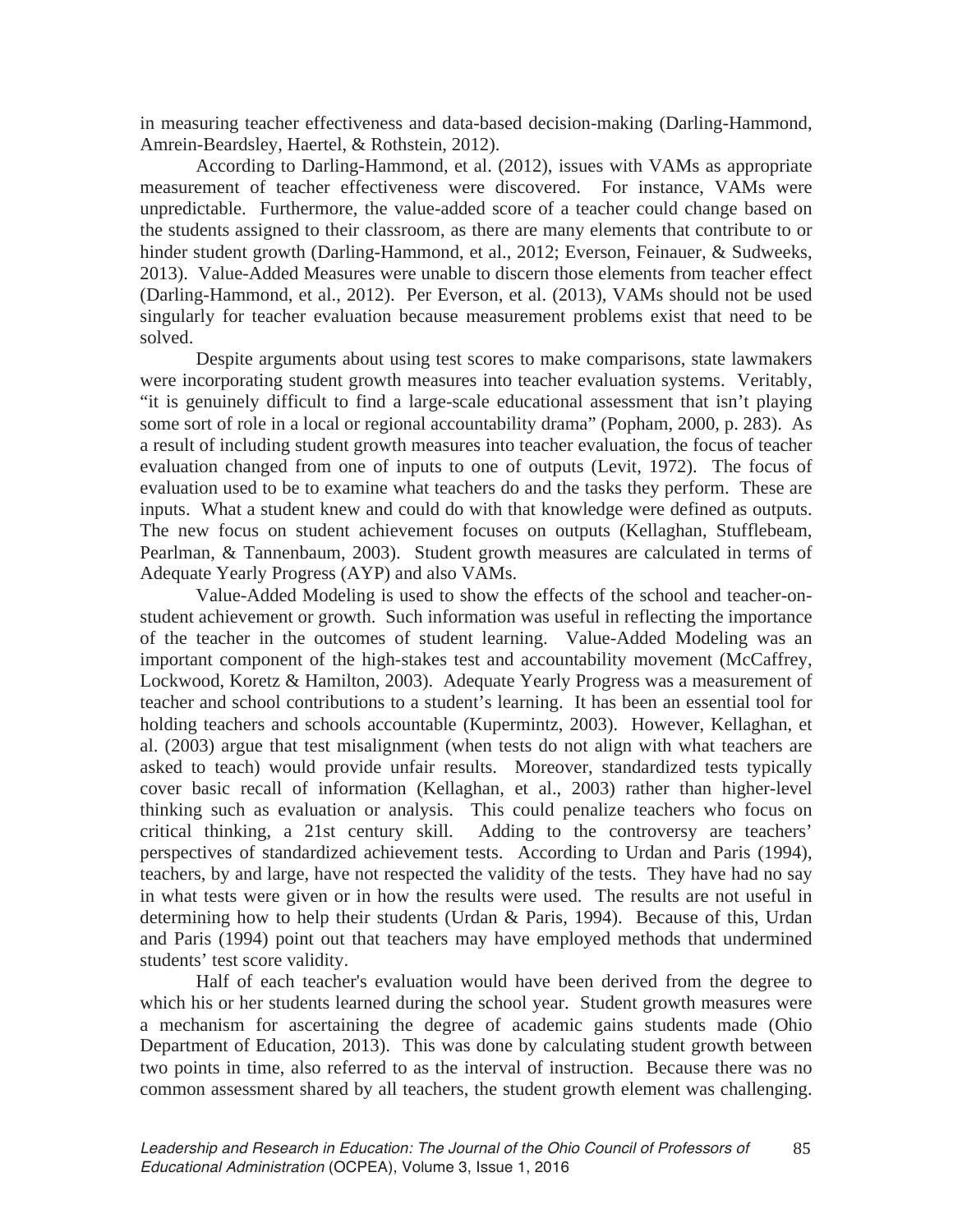Three methods for measuring student growth were determined. The first method was Value-Added. Value-Added Measures were discussed earlier in the literature review. The OTES required teachers to use Value-Added data, if it existed, for their students. A second method, if legally acceptable, is the district's local student growth measures. If Value-Added data were unavailable, districts were instructed to use assessments referred to as Approved Vendor Assessments. Such assessments were offered by national testing vendors if they were on the approved list for the state of Ohio. The third method for determining student growth was referred to as Locally-Determined Measures. These measures were to be used in areas such as art or music, where Value-Added data and Approved Vendor Assessments were not available (Ohio Department of Education, 2015b).

In situations where the third method was necessary, the districts were charged with creating the opportunities to measure student progress. Districts were able to produce measures through a locally authorized procedure. Locally Determined Measures included Student Learning Objectives (SLOs) or Shared Attribution. An SLO was one way to establish a teacher's influence on student learning. Student Learning Objectives were intended to cover a long-term interval of instruction and included a target for academic growth for each student. As previously stated, shared attribution was another Locally Determined Measure. Shared attribution was a growth measure that was attributed to or shared by a group. Shared attribution was helpful for supporting collaboration for meeting school goals (Ohio Department of Education, 2015b).

Without a doubt, excellence in instruction goes much further than test scores, such as provoking a love for learning, developing critical thinking skills, and encouraging creative thinking (Everson, et al., 2013). A drawback of VAMs was that they were comparative, especially when they were used to make employment decisions regarding retention and promotion. This practice has pitted teachers against each other instead of encouraging an environment of cooperation and development of professional learning communities (Everson, et al., 2013).

Using student achievement data for the evaluation of teachers was a problematic undertaking (Stronge & Tucker, 2000). Effective teachers possessed a variety of strengths which they brought to the classroom. What makes one teacher effective is potentially different from what makes another teacher effective. Because teachers are individuals, their evaluations ought to have been tailored or differentiated (Peterson, 2004). Additionally, the practice of instruction was both methodical and impromptu (Stodolsky, 1984). Weiss and Weiss (1998) recommend that "teaching needs to be understood dynamically in its multiple contexts, and performance data needs to be gathered from diverse sources" (p. 4). Such factors are important to consider during the evaluation process for an improved understanding of results.

 Teachers were both apprehensive and dubious of the evaluation process (Peterson, 2000). The OTES was a new and unknown entity and, according to Peterson (2004), "Teachers [would] not support systems with inadequate procedures and components" (p. 63). Teacher evaluation systems were relevant when they focused on aspects of teaching that were seen as valuable to both the evaluator and the teacher (Iwanicki, 2001). In other words, evaluation systems must make sense to the practitioner (Peterson, 2004). Teachers were concerned about factors related to the nature of teaching itself (Danielson, 2001). Evaluation has been viewed as an activity in which the teacher participates and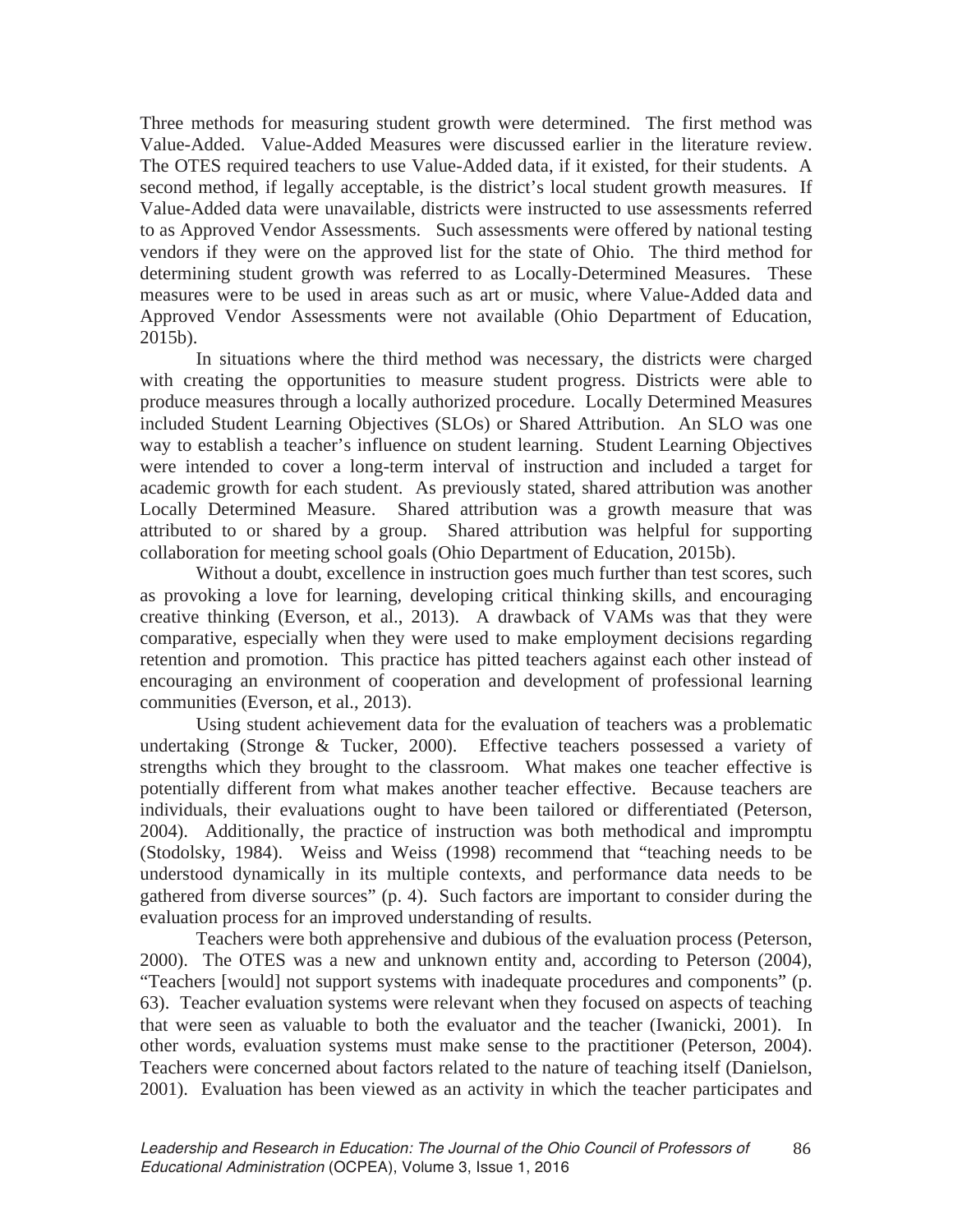also one that encourages reflection on the part of the teacher. Such components made the process more meaningful to teachers (Weiss & Weiss, 1998). Unfortunately, teacher evaluation often encouraged teachers to follow procedure rather than actually advancing teacher performance (Johnson, 1990). Placing an emphasis on procedure was an ineffective means to achieve the desired goal of academia, which is student learning. Lynn (2013) states that teacher views should be taken into account when creating an evaluation system. According to Lynn (2013), "Teachers viewed evaluations as a tool for improvement, while school reform advocates and some parents viewed evaluations as a way to dismiss teachers who were not performing well enough" (p. 208). While the accountability movement called for appraisals based on standards and student growth, the goal of evaluation should have been to develop systems to increase productivity of the school, not systems to fire people (Iwanicki, 2001). Inarguably, when a teacher is consistently ineffective, they should receive more comprehensive evaluation with the possibility of termination (Iwanicki, 2001).

Standards-based accountability has been one of the most important accomplishments of the reform movement, as widely accepted standards for the teaching profession (clearly defining what a teacher should know and be able to do) were endorsed (Kellaghan, et al., 2003). Evaluating teachers based on the standards was the logical next step toward accountability. The purpose of standards-based teacher evaluation systems is to provide standards and rubrics in order to determine the effectiveness of instructional choices and to provide accountability (Borman & Kimball, 2005). In fact, the focal point of legislative policy-making at both the state and federal levels has been the standards movement (Seashore Louis, Febey, & Schroeder, 2005).

 Many elements of the OTES are directly connected with both accountability and teacher job satisfaction. While a direct link between teacher job satisfaction and student achievement is a subject of disagreement between researchers, its overall importance in the realm of educating students is conclusive. When the research for this study began, the state of Ohio was in the process of fully implementing the OTES. A look at OTES components and their impact on teacher job satisfaction was needed. Ohio's teachers face multiple challenges and stressors in their work. How did teacher job satisfaction fare in the aftermath of the OTES?

### **Methodology**

As stated previously, the OTES is fairly new for Ohio's educators. Its impact on education for Ohio's youth has not yet been studied. However, a critical connection between teacher evaluation and teacher job satisfaction has been made, as has the relationship between teacher job satisfaction and quality of education. Therefore, the researcher determined an investigation into the topic was necessary.

This study used primary data collected through a quantitative, non-experimental research design. Non-experimental research was identified as appropriate for the study as the researcher sought to understand the dependence of variables through correlations. The researcher collected primary data using an electronic survey that included three sections. The three sections included demographic, job satisfaction, and OTES-specific questions. Subjects of the research were Ohio K-12 teachers who were evaluated through the OTES format. A digital survey was chosen for conducting research as it required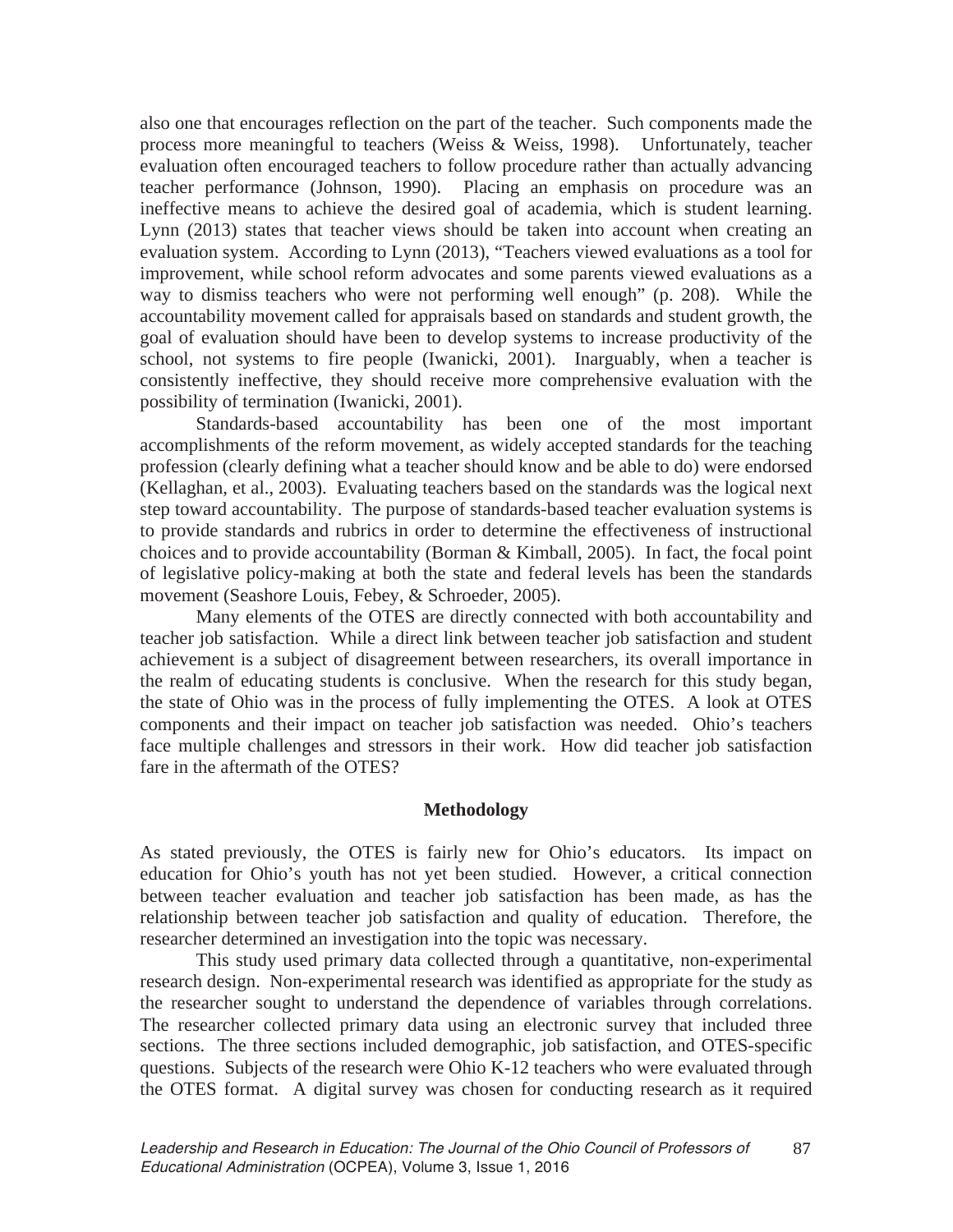minimal effort with the potential for expedient results. The online survey was sent to superintendents and principals, selected by the researcher, who forwarded the survey to teachers. The online survey was open for data collection from May 20, 2015 until August 31, 2015. Mid-May was the target for sending the survey as teachers received their written evaluations in May. This timing would allow respondents to complete the survey while the evaluation experience was fresh in their minds. Data were analyzed to determine if increased accountability elements of the OTES positively or negatively impacted teacher job satisfaction.

Reliability for survey items regarding teacher job satisfaction was previously established by P. E. Lester, the creator of the TJSQ. Internal consistency of the TJSQ was established through calculation of an Alpha coefficient. "The total scale for the sample (N=526) was .93" (Lester, 1982, p. 2). The P. E. Lester TJSQ was chosen for use in the current study as it was designed to be used with teachers and educational research with language specific to the field. Additionally, the TJSQ already had established rates of reliability and validity. When Lester (1982) tested for reliability, she did so for the total and for each of nine factors including Supervision, Colleagues, Working Conditions, Pay, Responsibility, Advancement, Security, and Recognition. Lester's work allowed the researcher to break up the questionnaire by subscales or factors, using only four of the factors in the current study, and still retain the established reliability. The four factors from the Lester instrument used in the current study included Factor 1: Supervision; Factor 5: Responsibility; Factor 8: Security; and Factor 9: Recognition (Lester, 1982).

Lester established content validity by having the job satisfaction questionnaire examined by experts in the field. Moreover, the instrument was examined for the plan and procedures used to construct the instrument. The instrument was also examined for how instructions were written, how the items on the instrument were ordered, and which items were chosen to be included in the questionnaire. A modified Q sort was used to achieve content validation. Any item with less than 80% agreement was either rewritten or rejected by Lester. In order for Lester to generate an amalgamation of 120 items, each potential item was analyzed for its length, its clarity and repetitiveness, and particularity to the field of education (Lester, 1982).

Validity for the OTES Impressions section of the survey was established through use of expert analysis of the items. Each item in the third section of the survey, referred to as the OTES Impressions section, was deemed necessary and important to elicit and establish a thorough snapshot of participants' perceptions of the OTES. All items were piloted with 27 teachers for clarity, and the entire survey was piloted for the length of time a potential participant might expect to spend to complete the survey. Seventeen teachers out of 27 submitted completed surveys. The median time spent taking the survey was 6.5 minutes. Ambiguous items were refined for precision.

### **Results**

The study's target population comprised licensed K-12 teachers in public education in Ohio who had been evaluated under the Ohio Teacher Evaluation System. All participants received the survey with an invitation to participate, which included a statement of implied consent, in addition to contact information for the researcher and the survey. The researcher received 321 survey responses. Thirty-one of the surveys were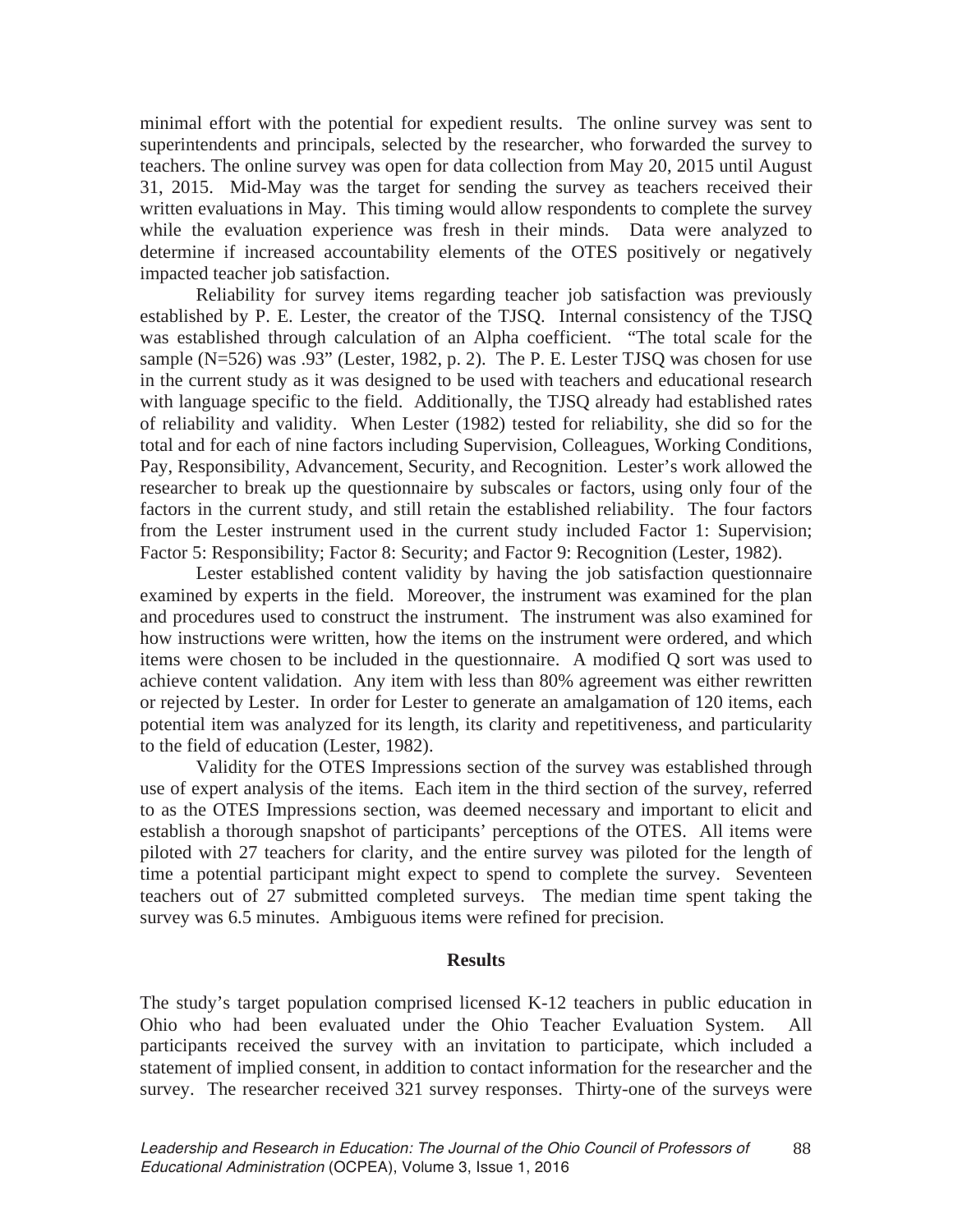incomplete; some respondents chose to skip questions within the survey but otherwise submitted a completed survey. The researcher, therefore, received 290 fully completed survey responses, which far exceeded the anticipated 100 responses. This was a 90% completion rate. For those surveys that were incomplete, the respondents most frequently stopped answering questions at the end of the demographic response section. Despite the fact that the survey took less than ten minutes on average, the appearance of length seems to have been a limitation.

Quantitative data were analyzed using Pearson product-moment correlations to determine if relationships between the OTES, in addition to various components of the OTES, and teacher job satisfaction held any significance. In order to answer the research question, "Is the OTES associated with an impact on teacher job satisfaction?" the researcher used OTES Impression and OTES Performance to delineate the OTES. A numerical value was designated to each of the OTES performance ratings, which allowed the researcher to create a new variable labeled OTES Performance. OTES Impression data was derived from section 3 of the survey. Section 3 of the survey was written in a Likert-scale style with a numerical value appointed to each response. Values were averaged to provide an OTES Impression variable.

Once the researcher had the OTES Impression and OTES Performance variables, a job satisfaction score was sought. Job satisfaction data were derived from section 2 of the survey, which included questions from the P. E. Lester's Teacher Job Satisfaction Questionnaire (1982). A numerical index was calculated for the purpose of demonstrating the relationship between the variables. A correlation matrix was then created using Pearson product-moment correlation coefficients. In response to research question one, "Is the OTES associated with an impact on teacher job satisfaction?" the researcher identified a weak-to-no relationship between OTES performance and overall teacher job satisfaction. In considering the relationship between OTES performance and the sub scores of teacher job satisfaction, the researcher found a weak-to-no relationship between Sub-score 1, Supervision, and teacher job satisfaction. The relationship between OTES Performance and Responsibility (Sub-score 2), was also a weak-to-nonexistent relationship. The strongest relationship between OTES performance and a sub-score of teacher job satisfaction was found with Sub-score three, Security. The relationship was also considered to be weak. Additionally, Sub-score 4 was found to have a weak-tononexistent relationship, as well.

An analysis of the correlation coefficients for OTES Impression and Teacher Job Satisfaction proved overall weak-to-nonexistent relationships between not only overall satisfaction but for each sub-score. Overall Job Satisfaction and Supervision were found to have a direct relationship with OTES Impression. Supervision (Sub-score 1) turned out to have the strongest relationship with OTES Impression. Sub-scores 2, 3, and 4 (Responsibility, Security, and Recognition) were identified as having a weak-to-no relationship with OTES Impression. Therefore, the researcher concluded that the OTES was not associated with an impact, positive nor negative, on teacher job satisfaction.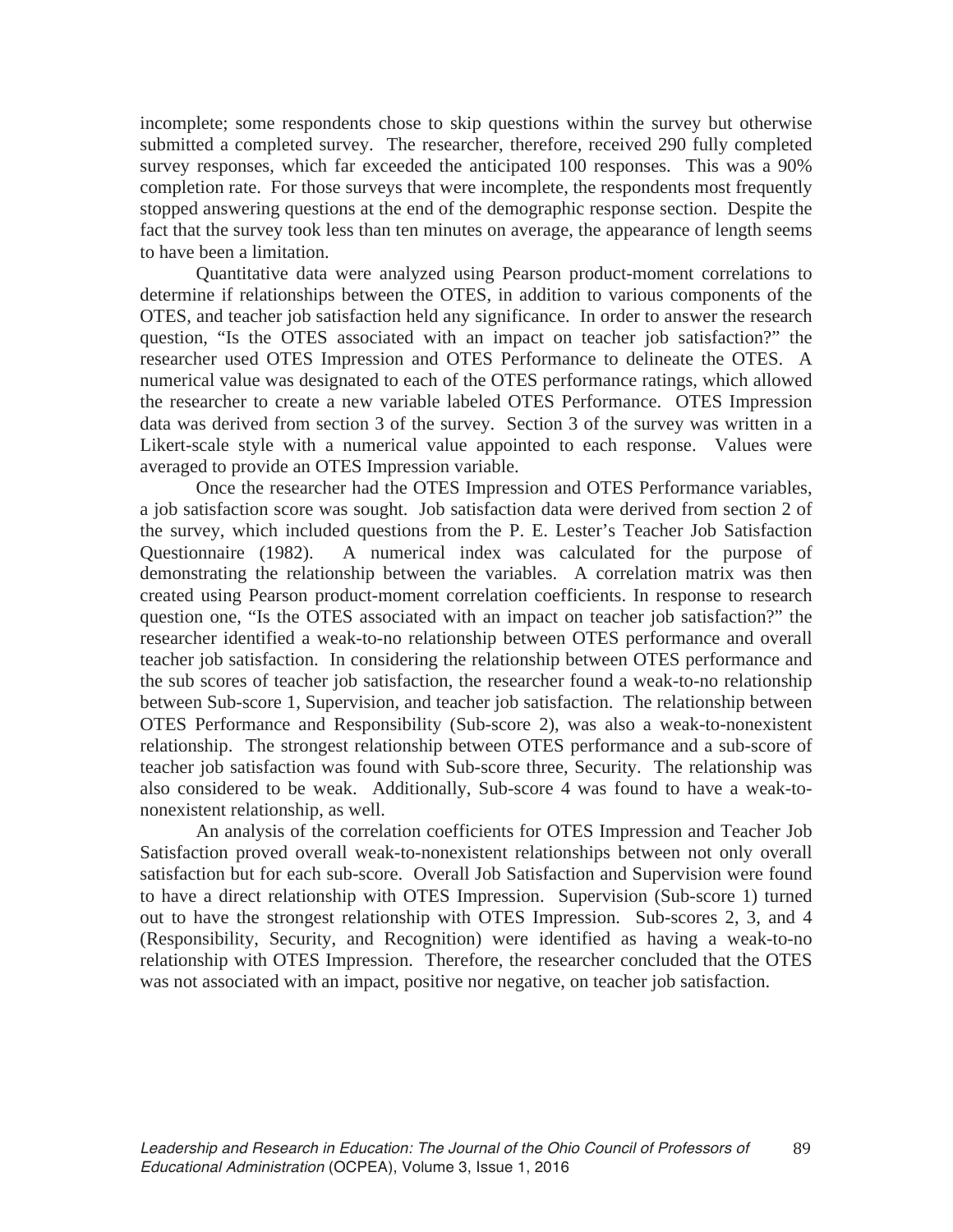|             | Overall<br>satisfaction |        | Supervision Responsibility | Security | Recognition |
|-------------|-------------------------|--------|----------------------------|----------|-------------|
| <b>OTES</b> | 0.01                    | $-0.1$ | 0.01                       | 0.15     | 0.08        |
| Performance |                         |        |                            |          |             |
| <b>OTES</b> | 0.14                    | 0.21   | 0.12                       | $-0.07$  | $-0.15$     |
| Impression  |                         |        |                            |          |             |
|             |                         |        |                            |          |             |

# **Table 1**  *OTES Performance, Impression, and Job Satisfaction*

The researcher found no statistically significant relationship between OTES performance and teacher job satisfaction. Furthermore, no statistical significance was found between any of the teacher job satisfaction sub-scores and OTES performance. Because no statistical significance was found, the researcher does not need to address the follow-up question, which asked if the relationship between the OTES and teacher job satisfaction was positive or negative. In response to the first research question, "Is the OTES associated with an impact on teacher job satisfaction?" the data showed no significant relationship between the two variables.

In order to further understand the relationship between teacher job satisfaction and the OTES, the researcher asked, "Which components of the OTES, if any, are most associated with teacher job satisfaction?" As with research question 1, a correlation matrix was created.

## **Table 2**

### *OTES Components and Job Satisfaction*

|            | Overall      |                |                |          |             |
|------------|--------------|----------------|----------------|----------|-------------|
|            | satisfaction | Supervision    | Responsibility | Security | Recognition |
| Student    |              |                |                |          |             |
| Growth     |              |                |                |          |             |
|            | 0.03         | $\overline{0}$ | $-0.14$        | $-0.06$  | $-0.07$     |
| Pre-       |              |                |                |          |             |
| Conference | $-0.13$      | $\overline{0}$ | 0.02           | $-0.08$  | $-0.22$     |
| Post       |              |                |                |          |             |
| Conference | 0.19         | $\theta$       | $-0.01$        | $-0.10$  | $-0.22$     |

Overall teacher job satisfaction and each of the four sub-scores were included in the matrix. However, because overall satisfaction scores and sub-scores were already determined, additional calculations were not required. Initially, the researcher examined the student growth component of the OTES and its impact on teacher job satisfaction. Next, the researcher looked at the pre-conference and its influence on teacher job satisfaction. Finally, the researcher looked at the post-conference and if it affected teacher job satisfaction.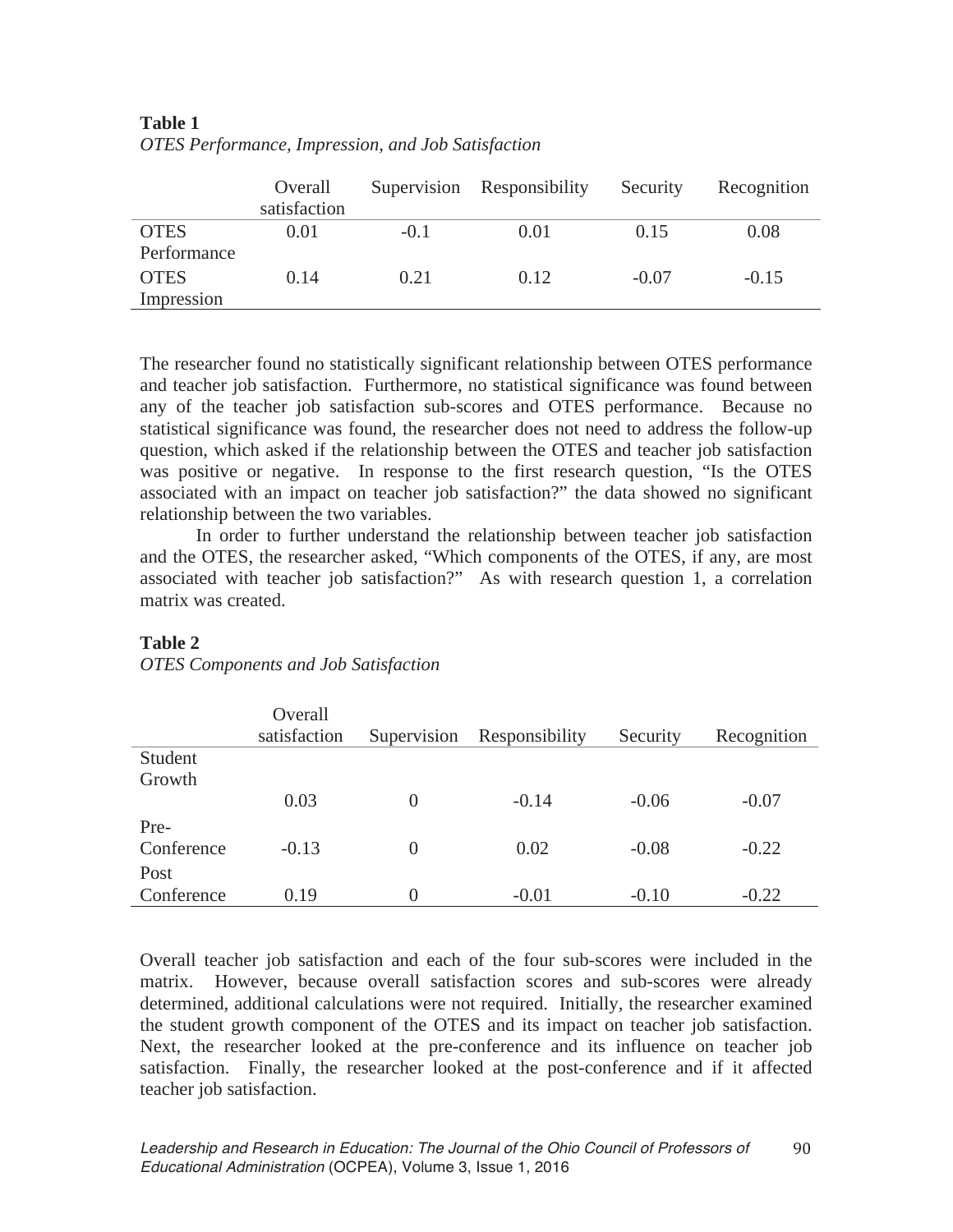With regard to research question 2, "Which components of the OTES, if any, are most associated with teacher job satisfaction?" the data did not expose an association, either direct nor indirect. Therefore, the researcher concludes the OTES has had no impact on teacher job satisfaction, nor were the OTES components associated with an impact on teacher job satisfaction. In order to allow for greater insight into the impressions of the teachers who participated in the survey, participants were provided with the opportunity to make open-ended comments. Interestingly, while most openended comments regarding the OTES were negative; according to the data, the negative impressions and feelings conveyed in the open-ended comment box did not impact teacher job satisfaction. As with research question 1, the correlations for research question 2 revealed no statistically significant relationships.

## **Discussion**

Legislators, superintendents, and principals may take satisfaction in knowing that by implementing the OTES, teacher job satisfaction has not been negatively impacted. However, if the desired outcome is to improve teacher job satisfaction, educational leaders might pursue recommendations based on research. Based on the conclusions of the current research, the following recommendations are proposed:

- 1. Make the student growth measure component homogenous for all teachers. Until all teachers have value-added data opportunities, have all teachers write SLOs to show student growth. This would alleviate the claim that the OTES is unfair for some teachers and provides an advantage for others.
- 2. Seek ways to improve the pre-conference component of the OTES for a more meaningful and beneficial experience for teachers. If the pre-conference is a more successful tool for improving instruction, it might have a significant and positive impact on teacher job satisfaction.
- 3. Seek methods for improving the post-conference as a tool for improving instruction and make it a more meaningful experience for teachers. By doing so, the post-conference may significantly and positively impact teacher job satisfaction.

As the researcher sought answers to her questions regarding the OTES and teacher job satisfaction, many more questions emerged. Indeed, a multitude of future research opportunities connected to the current study exist. These questions were framed as opportunities for future research.

The OTES was initially implemented as a pilot in the 2011-2012 school year (Ohio Department of Education, 2012). Due to collective bargaining agreements that were already in place, many districts did not implement the OTES until 2013-2014 (Ohio Department of Education, 2011). Because the OTES was relatively new at the time the study was conducted and humans, in general, often resist change, the researcher suggests replicating the study at a later date. The purpose for conducting identical research at a later date would be to determine if the element of change due to OTES being new influenced responses to the survey, and therefore results, or if the actual design of the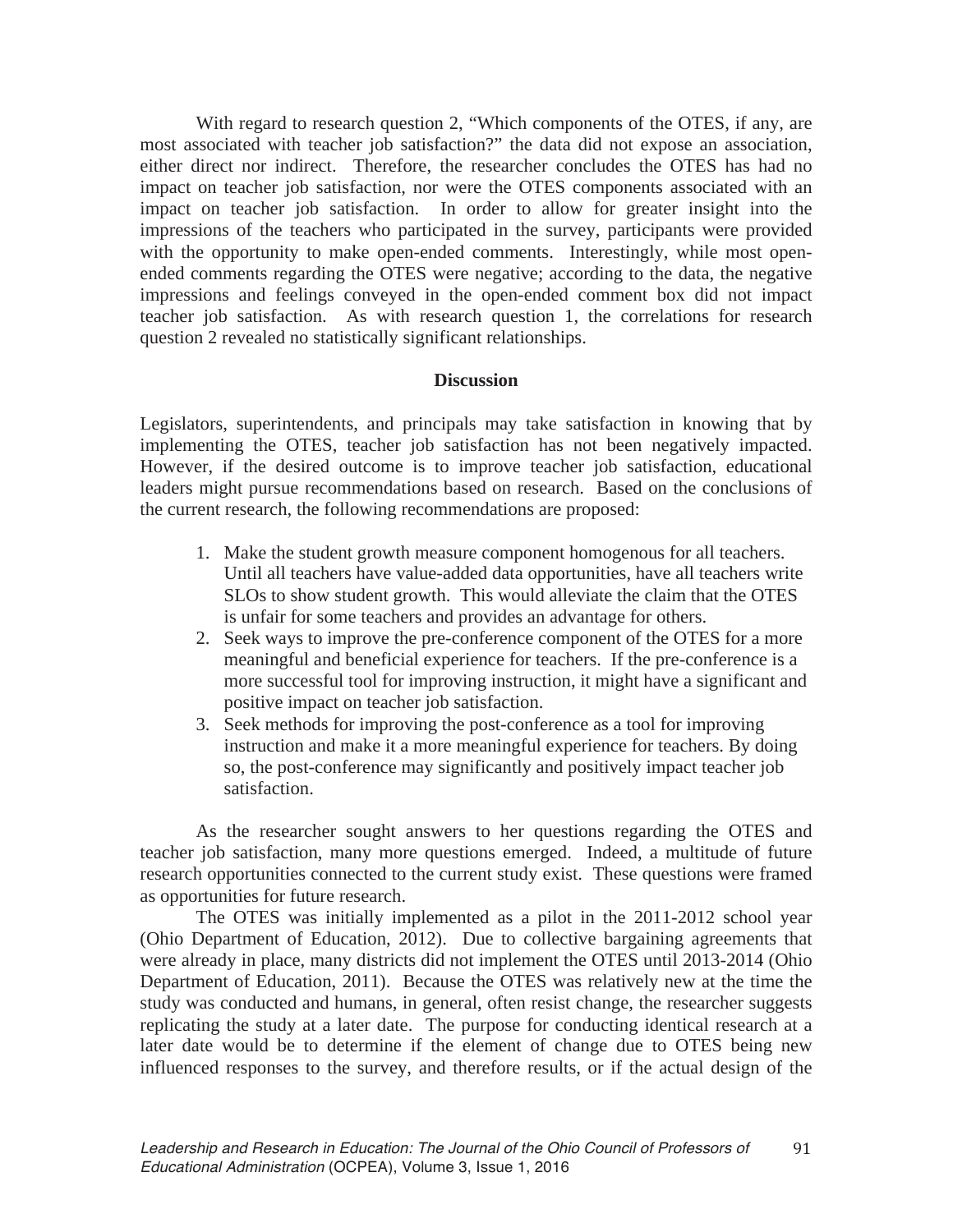evaluation system influences teacher responses to the survey. With these questions in mind, replicating the current research would be prudent.

The researcher used the TJSQ and researcher-scripted questions to survey the participants. Another tool that might have been used to provide insight was the Teacher Evaluation Profile (TEP). The TEP is a tool for collecting and recording data (Stiggins & Nickel, 1988). According to Stiggins and Nickel (1988) conditions must be conducive in order for growth to be possible. The TEP produces information regarding the environment for teacher evaluation thus allowing for those who use the questionnaire to examine the potential for growth within the evaluation system (Stiggins & Nickel, 1988). Understanding the teacher evaluation environment would provide a different perspective than that provided by the TJSQ. Therefore, replicating the current research with the added element of the TEP is a future research opportunity.

Another avenue to be explored is the relationship between various demographic data with teacher job satisfaction and/or the OTES. A plethora of demographic data was collected during the research process but was not used for the purpose of the current study. Especially enlightening to teacher perceptions would be analyzing the socioeconomic description of the area. Additionally, evaluating the data to see if the teacher was designated as Type A, Type B or Type C would be informative. Teachers commented on the lack of equity in evaluation due to these designations in the openended comments section of the survey used in the current study. Undoubtedly, the demographic data provide ample opportunities for future research.

Because the current study was a convenience sample, it might be simulated on a larger scale using a statewide database of teachers in order to determine if the regional nature of the surveyed population impacts the results. Teachers in the northwest region of Ohio were targeted because a convenience sample was used for the quantitative study. Superintendents and principals were sent an e-mail with the survey attached. The e-mail requested they forward the survey to their teachers. Unfortunately, accessing all teachers' email addresses in the state of Ohio would be time-prohibitive. Without a doubt, replicating the current study on a statewide basis would add to the value of the current research.

For the purposes of the current study, the researcher chose to survey participants on the student growth measures, pre-conference, and post-conference components of the OTES. Future research could ask participants in the survey to respond to questions regarding other components of the OTES, such as walk-through evaluations, formal observations, and growth/improvement plans. Additionally, teachers whose district employs the original 50/50 structure of the OTES might be compared to teachers whose districts use the alternative structure of the OTES. Such a comparative study would provide further information and insight into the OTES and its impact on teacher job satisfaction. Regardless, careful consideration of teacher evaluation and its impact on teacher job satisfaction is suggested. Through careful analysis of teacher feedback and appropriate action taken based on the feedback, teacher evaluation may be useful in increasing teacher job satisfaction.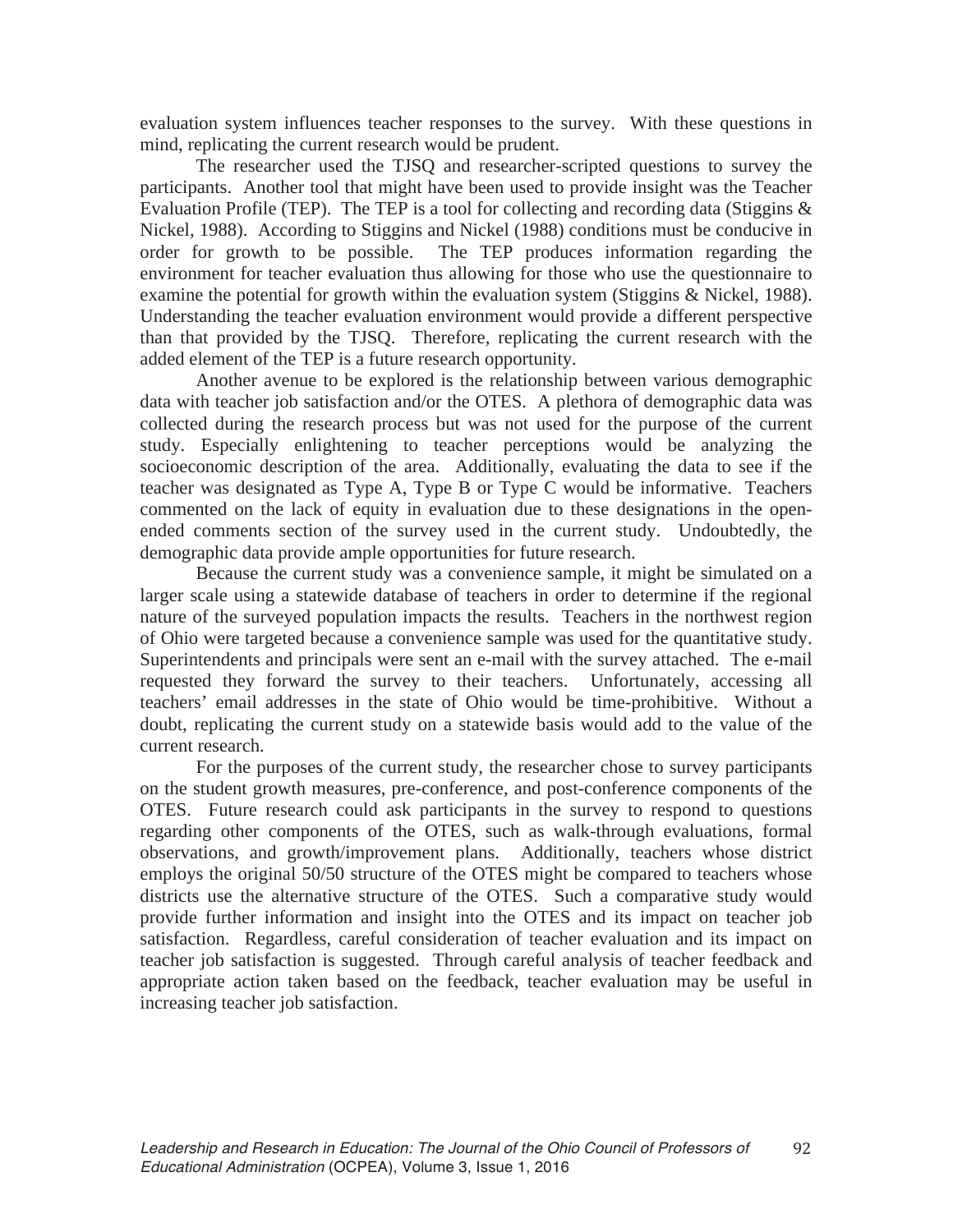### **References**

- Achieve, Inc. (2007). *Creating a world-class education system in Ohio*. Washington, DC: Achieve, Inc. Retrieved from http://www.achieve.org
- Boyd, R. T. C. (1989). Improving teacher evaluation. *Practical Assessment, Research and Evaluation, 1*(7).

Borman, G. D., & Kimball, S. M. (2005). Teacher quality and educational equity: Do teachers with higher standards-based evaluation ratings close student achievement gaps? *The Elementary School Journal, 106*(1), 3-20.

Cantrell, S., & Kane, T. J. (2013). *Ensuring fair and reliable measures of effective teaching: Culminating findings from the MET project's three-year study* (MET Project Research Paper). Seattle, WA: Bill & Melinda Gates Foundation. Retrieved from

http://www.metproject.org/downloads/MET\_Ensuring\_Fair\_and\_Reliable\_Measu res\_Practitioner\_Brief. pdf.

- Coker, H., Medley, D. M., & Soar, R. S. (1980). How valid are expert opinions about effective teaching? *Phi Delta Kappan, 62*(2), 131-134.
- Danielson, C. (2001). New trends in teacher evaluation. *Educational Leadership*, *58*(5), 12-15.
- Danielson, C., & McGreal, T. L. (2000). *Teacher evaluation to enhance professional practice*. Alexandria, VA: The Association for Supervision and Curriculum Development.
- Darling-Hammond, L., Amrein-Beardsley, A., Haertel, E., & Rothstein, J. (2012). Evaluating teacher evaluation. *Phi Delta Kappan, 93*(6), 8-15.
- Evans, L. (2000). The effects of educational change on morale, job satisfaction and motivation. *Journal of Educational Change*, *1*, 173-192.
- Everson, K. C., Feinauer, E., & Sudweeks, R. R. (2013). Rethinking teacher evaluation: A conversation about statistical inferences and value-added models. *Harvard Educational Review, 83*(2), 349-370.
- Franco, S., Zigler, T., & Lindsey, J. (2013). *Impact of the relationship between OTES and OPES on teacher and principal evaluations. (#PB-2013-08)*. Columbus, OH: Ohio Education Research Center. Retrieved from https://oerc.osu.edu/sites/oerc.osu.edu/files/research/inprogress/OERC\_ResearchBrief\_OTESOPESRel\_6.13.13\_Final\_PB-2013-08.pdf
- Fuming, X., & Jiliang, S. (2007). Research on job satisfaction of elementary and high school teachers and strategies to increase job satisfaction. *Chinese Education and Society*, *40*(5), 86-96. doi:10.2753/CED 1061-1932400509
- Guilfoyle, C. (2006). NCLB: Is there life beyond testing? *Educational Leadership*, *64*(3), 8-13. Retrieved from http://www.csun.edu/~krowlands/Content/SED610/NCLB/NCLB%20from%2020 07/life%20beyond%20testing.pdf
- Hall, A. T., Zinko, R., Perryman, A. A., & Ferris, G. R. (2009). Organizational citizenship behavior and reputation: Mediators in the relationship between accountability and job performance and satisfaction. *Journal of Leadership & Organizational Studies*, *15*(4), 381-392. doi:10.1177/1548051809331504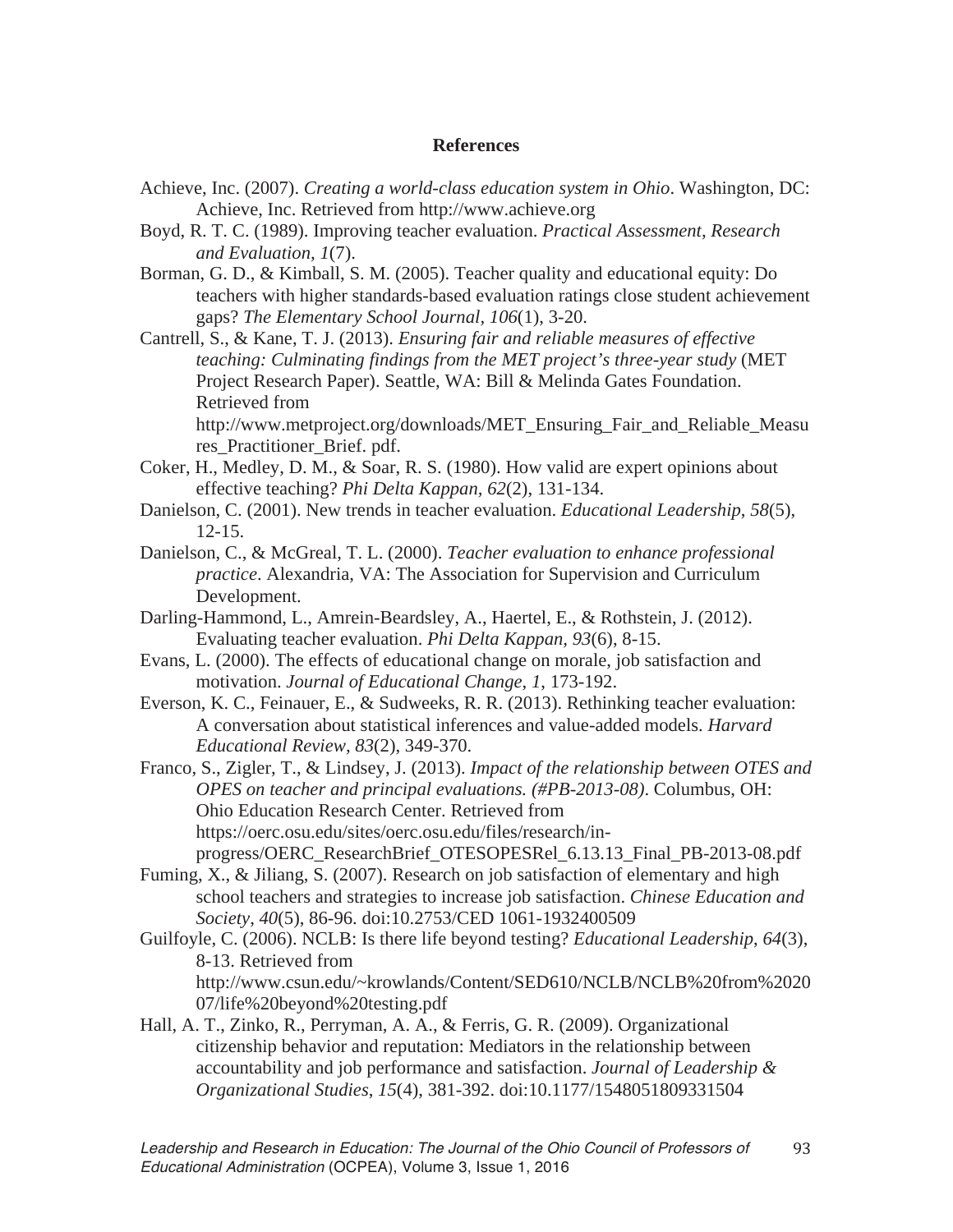- Harris, G. (2015). *Ohio's teacher evaluation system (OTES): Early results*. The Fordham Institute. Retrieved from http://edexcellence.net/articles/ohio%E2%80%99steacher-evaluation-system-otes-early-results
- Hochwarter, W., Ferris, G., Gavin, M., Perrewe, P., Hall, A., & Frink, D. (2007). Political skill as a neutralizer of felt accountability—job tension effects on job performance ratings: A longitudinal investigation. *Organizational Behavior and Human Decision Processes*, *102*(2007), 226-239.
- Iwanicki, E. F. (2001). Focusing teacher evaluation on student learning. *Educational Leadership, 58*(5), 57-59.
- Johnson, S. M. (1990). *Teachers at work: Achieving success in our schools*. Scranton, PA: Harper Collins Publishers.
- Kane, T. J., & Staiger, D. O. (2012). Gathering feedback for teaching: Combining highquality observations with student surveys and achievement gains. (Research Paper). MET Project. Bill & Melinda Gates Foundation.
- Kellaghan, T., Stufflebeam, D. L., Pearlman, M. & Tannenbaum, R. (2003). Teacher evaluation practices in the accountability era. *International Handbook of Educational Evaluation, 9*, 609-641.
- Kupermintz, H. (2003). Teacher effects and teacher effectiveness: A validity investigation of the Tennessee value added assessment system. *Educational Evaluation and Policy Analysis, 25*(3), 287-298.
- Lerner, J. S., & Tetlock, P. E. (1999). Accounting for the effects of accountability. *Psychological Bulletin*, *125*(2), 255-275.
- Lester, P. E. (1982). *Teacher job satisfaction questionnaire*. Long Island University, Brookville, NY.
- Levit, M. (1972). The ideology of accountability in schooling. *Educational Studies*, *3*(3), 133-140.
- Loup, K., Garland, J., Ellett, C., & Rugutt, J. (1996). Ten years later: Findings from a replication of a study of teacher evaluation practices in our 100 largest school districts. *Journal of Personnel Evaluation in Education, 10*(3), 203-226.
- Lynn, A. R. (2013). Teacher evaluations based on student testing: Missing an opportunity for true education reform. *Texas Journal on Civil Liberties & Civil Rights, 18*(2), 204-234.
- Marzano, R. J., Frontier, T., Livingston, D. (2011). *Effective supervision: Supporting the art and science of teaching*. Alexandria, VA: ASCD.
- Maslow, A. H. (1943). A theory of human motivation. *Psychological review*, *50*(4), 370.
- McCaffrey, D. F., Lockwood, J. R., Koretz, D. M., & Hamilton, L. S. (2003). *Evaluating value-added models for teacher accountability*. Santa Monica: Rand Corporation. Retrieved from http://www.rand.org/pub/monographs/2004/RAND\_MG158pdf
- Medley, D. M., & Coker, H. (1987). The accuracy of principal's judgments of teacher performance. *Journal of Educational Research, 80*(4), 242-247
- OCTELA (2012, July). *Summary of HB 153, SB 316 and Pension Bills Requirements with Effective Dates.* Retrieved from:
	- http://www.octela.org/\_resources/Summary%20of%20HB%20153%20and%20S B%20316%20Legislation%20and%20Effective%20Dat.pdf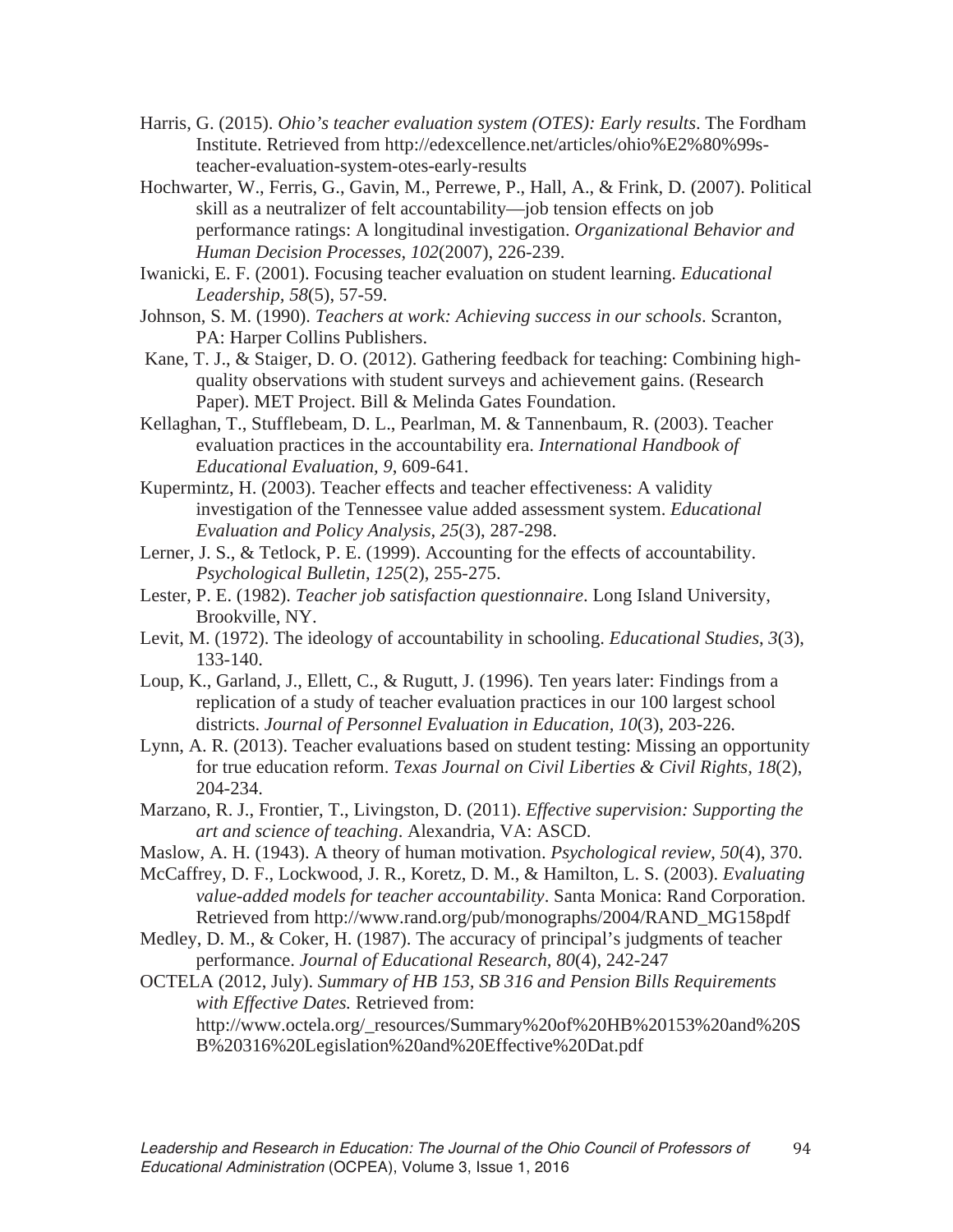Ohio Department of Education. (2007). *Ohio Standards for Educators*. Retrieved from https://education.ohio.gov/getattachment/Topics/Teaching/Professional-Development/Master-Teacher/Teacher\_Standards\_Quick\_View.pdf.aspx:

Ohio Department of Education. (2011). *Frequently asked questions about HB153 and evaluation based compensation and seniority*. Retrieved from https://education.ohio.gov/getattachment/Topics/Teaching/Educator-Evaluation-System/District-Educator-Evaluation-Systems/Final\_FAQ\_for\_HB153\_OTES\_OPES\_Evaluations\_Performance\_Based

\_Compensation\_and\_Seniority-links.pdf.aspx Ohio Department of Education. (2012). *Teacher evaluation system (OTES) pilot.* Retrieved from

https://education.ohio.gov/getattachment/Topics/Teaching/Educator-Evaluation-System/Ohio-s-Teacher-Evaluation-System/Additional-Information/5150-OTES-Final-Report-Appendices.pdf.aspx

- Ohio Department of Education. (2013). *Educator evaluation overview*. Retrieved from http://education.ohio.gov/Topics/Teaching/Educator-Evaluation-System/Educator-Evaluation-Overview
- Ohio Department of Education. (2014). *Changes to Ohio Teacher Evaluation System for 2014-2015*. Retrieved from http://education.ohio.gov/Topics/Teaching/News/Changes-to-Ohio-Teacher-
- Evaluation-System-for-2014 Ohio Department of Education. (2015a). *Alternative Framework.* Retrieved from https://education.ohio.gov/getattachment/Topics/Teaching/Educator-Evaluation-System/Ohio-s-Teacher-Evaluation-System/OTES-Alternative-Framework-Graphic112015.pdf.aspx
- Ohio Department of Education. (2015b). *OTES Model Packet.* Retrieved from http://education.ohio.gov/getattachment/Topics/Teaching/Educator-Evaluation-System/Ohio-s-Teacher-Evaluation-System/Teacher-Performance-Ratings/OTES-Model-122315.pdf.aspx
- Ohio Department of Education. (2016). *State Test Updates for 2015-2016.* Retrieved from: http://education.ohio.gov/Topics/Testing/State-Test-Updates-for-2015\_2016
- Persevica, A. (2011). The significance of the teachers' job satisfaction in the process of assuring quality education. *Problems of Education in the 21st Century*, *34*, 98- 109.
- Peterson, K. D. (2000). *Teacher evaluation: A comprehensive guide to new directions and practices.* Thousand Oaks, CA: Corwin Press.

Peterson, K. (2004). Research on school teacher evaluation. *NASSP Bulletin, 88*(639), 60- 79. doi: 10.1177/019263650408863906

- Popham, W. J. (2000). Big change questions: "Should large-scale assessments be used for accountability?" Answer: Depends on the assessment, silly! *Journal of Educational Change*, *1*, 283-289.
- Ramirez, A. (1999). Assessment-driven reform: The emperor still has no clothes. *Phi Delta Kappan*, *81*(3), 204. Retrieved from http://metis.findlay.edu:2150/stable/20439621?seq=1&